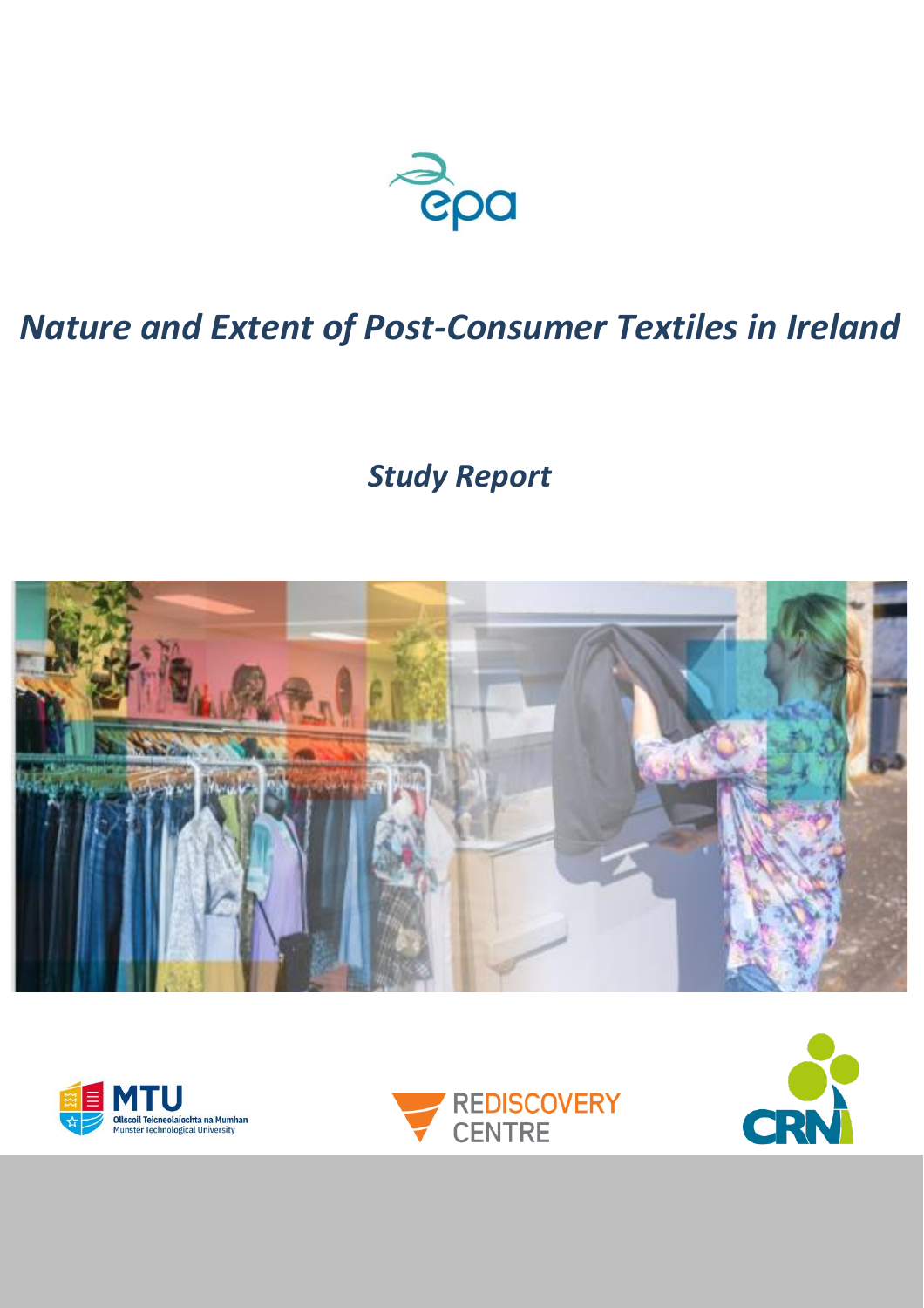*Nature and Extent of Post-Consumer Textiles in Ireland*

*Study Report*

**Prepared for the Environmental Protection Agency**

**by**

**The Clean Technology Centre at Munster Technological University, Community Reuse Network Ireland (CRNI), & The Rediscovery Centre**

**Authors:** 

**Eileen O'Leary, Keelin Tobin, Claire Downey, Elaine Hanlon, Sarah Miller**

ENVIRONMENTAL PROTECTION AGENCY An Ghníomhaireacht um Chaomhnú Comhshaoil PO Box 3000, Johnstown Castle, Co. Wexford, Ireland Telephone: +353 53 916 0600 Fax: +353 53 916 0699 Email: info@epa.ie Website: [www.epa.ie](http://www.epa.ie/) LoCall: 1890 33 55 99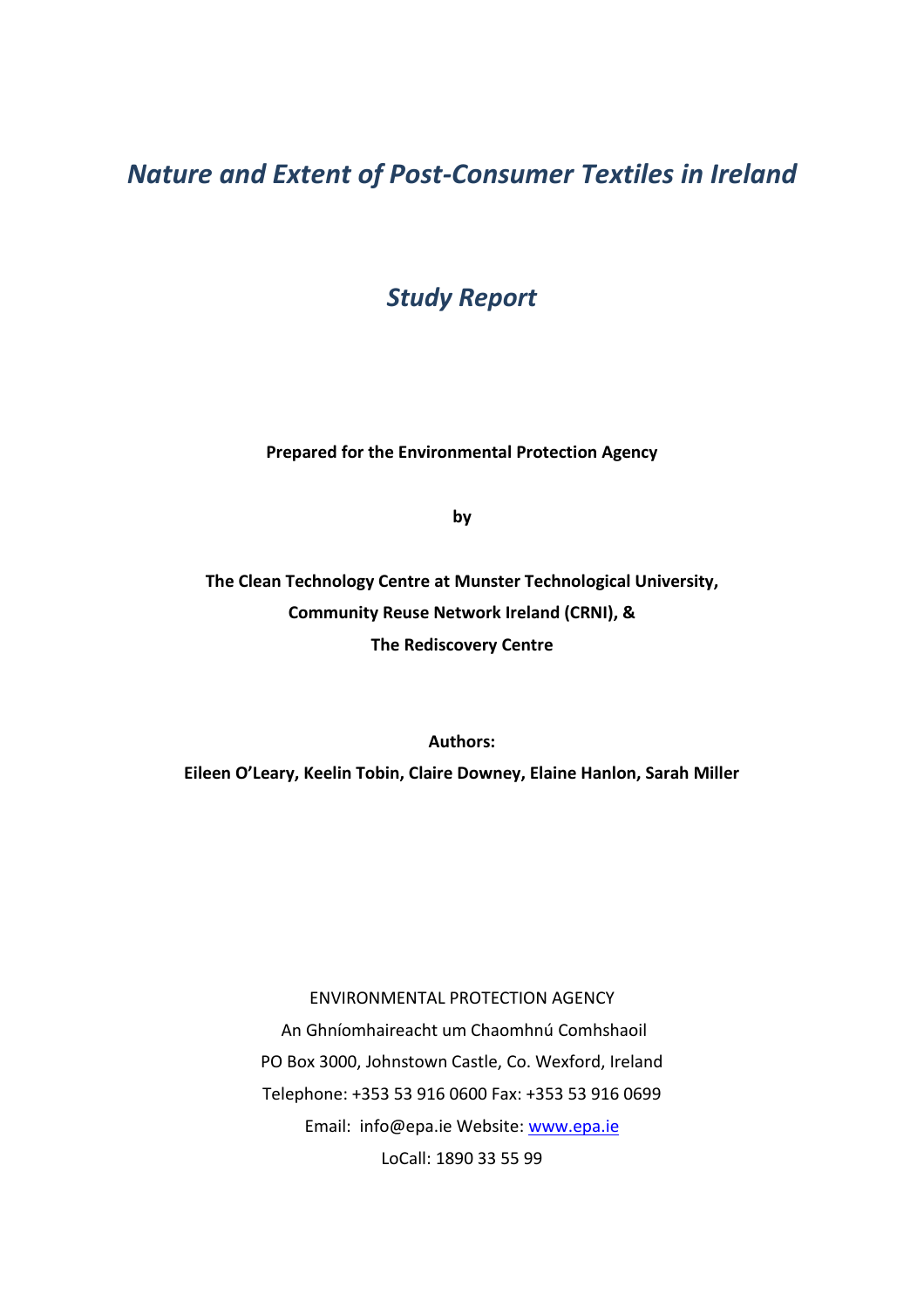© Environmental Protection Agency 2021

# DISCLAIMER

Although every effort has been made to ensure the accuracy of the material contained in this publication, complete accuracy cannot be guaranteed. The Environmental Protection Agency, the authors and the steering committee members do not accept any responsibility whatsoever for loss or damage occasioned, or claimed to have been occasioned, in part or in full, as a consequence of any person acting, or refraining from acting, as a result of a matter contained in this publication. All or part of this publication may be reproduced without further permission, provided the source is acknowledged. This report is based on a study carried out/data from June 2020 to April 2021. More recent data may have become available since the study was completed.

Published by the Environmental Protection Agency, Ireland ISBN: 978-1-80009-017-0 November 2021 Price: Free Online version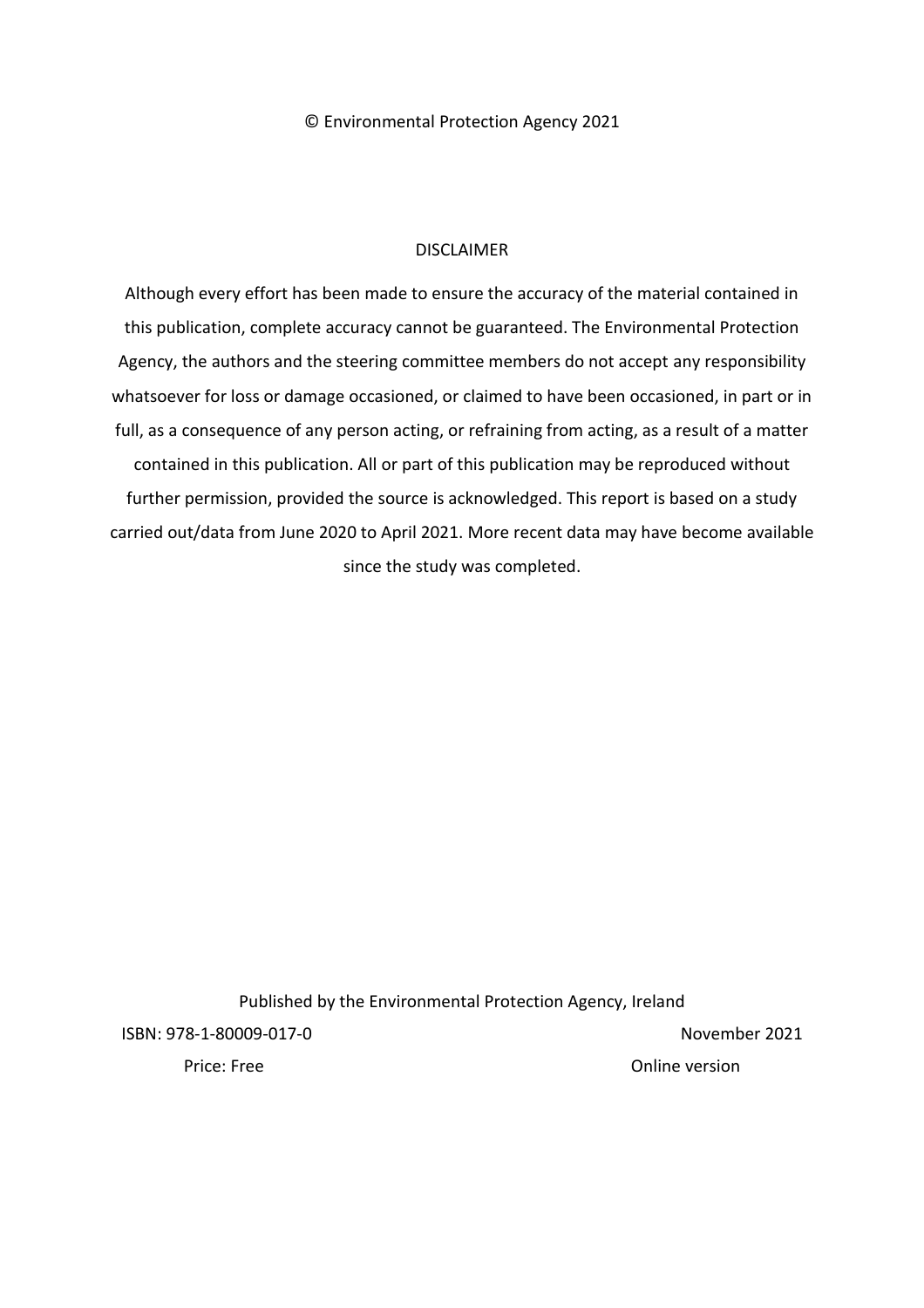# **Executive Summary**

Textiles provide for both essential and non-essential requirements across society, for individuals, within industry and for both the private and public sectors. The production of textiles involves complex global supply chains and with their increasing rate of consumption highlights a linear economic model that is unsustainable. Post-consumer textiles are textiles that consumers do not require anymore and have decided to discard such as clothing, footwear, towels, bedlinen, upholstery etc from household, commercial, industrial and public service settings. This study was commissioned by the Environmental Protection Agency to determine the nature and extent of the current consumption of new textiles and generation of post-consumer textiles in Ireland and reviews the current systems used to collect textiles for reuse, recycling and disposal. The report makes recommendations to improve separate collection of post-consumer textiles, to facilitate and encourage more reuse within Ireland, to foster more repair of textiles, and to take longer-term steps towards more sustainable consumption and use of textiles.

The proliferation of production and consumption of textiles has given rise to significant environmental and climate impacts. According to the European Environment Agency in 2019, the supply chain pressures from textiles is the fourth highest for use of primary raw materials and water, after food, housing and transport, and the fifth highest for greenhouse gas emissions. This has become a critical factor in the development of policies and programmes at the European and national level which aim to embed textiles within a circular model. Measures for textiles explicitly feature in the revised Waste Framework Directive – notably requiring Member States to set up separate collection for textiles by 2025, to encourage the re-use of products and the establishment of systems promoting repair and reuse activities. The consideration of future reuse and recycling targets for textiles is also included. The Second EU Circular Economy Action Plan (2020) identifies textiles as one of five priority product value chains to be integrated into the sustainable product policy framework under the Action Plan. The upcoming EU Strategy for Textiles in 2021 proposes to help Member States shift to a climate-neutral, circular economy where products are designed to be more durable, repairable, recyclable and energyefficient. At national level, the 2020 Waste Action Plan for a Circular Economy sets out a new roadmap for waste planning and management to support circularity and sustainability in Ireland and identifies textiles as one of seven key product value chains.

This study examines the current consumption of new textiles in the Irish context, collating import and export data from the Central Statistics Office (CSO) and PRODCOM data regarding production and summary information on retail sales figures. Based on 2019 data the net consumption of textiles in Ireland is 263,000 tonnes (i.e. imports plus production minus exports for the country) and per capita consumption of new textiles is estimated at 53 kg per person per year. The overwhelming majority of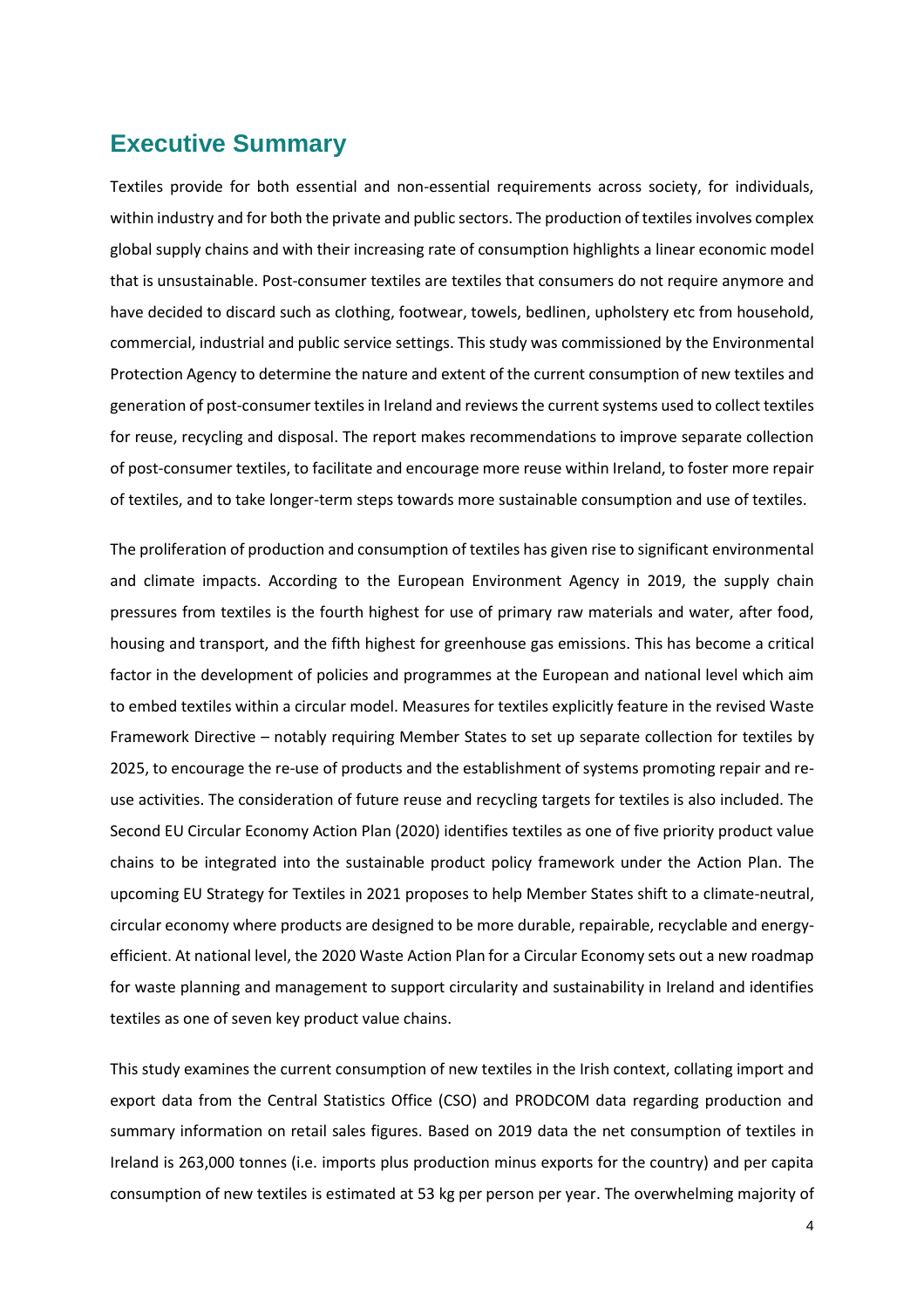imported textiles in Ireland is clothing and a comparison of the imported tonnes of clothing for the years 2018 and 2019 shows there is a significant increase which requires further investigation. The study details the quantitative flows of post-consumer textiles within and out of Ireland based on a combination of informed estimates and reported data and estimates total post-consumer textiles In Ireland to be around 170,000 tonnes per year (includes clothing, footwear and other textile products). Per capita generation of post-consumer textiles in Ireland is estimated at 35 kg per person per year which is higher than the reported EU average of 26 kg per person per year. The study identifies the single largest source of post-consumer textiles is the household bin. In the order of 64,000 tonnes of clothes and other textiles per year are disposed as household waste via kerbside collection, of which around 42,000 tonnes are clothing. The next most significant source of post-consumer textiles is the estimated 40,000 tonnes per year collected by the commercial textile recyclers via their textile banks and through community and club collections. The Irish charity sector is an important source of postconsumer textiles which collects an estimated 17,500 tonnes per year, of which around 8,500 tonnes per year are sold in the charity shops and approximately 9,000 tonnes per year are sold to the commercial textile recyclers for export overseas or recycling. Another large source is the estimated 18,000 tonnes per year of post-consumer textiles from the non-domestic sector, i.e. commercial and industrial facilities via kerbside waste collections. Other sources of post-consumer textiles include textile packaging waste, vintage and online sales, textile industry sector, litter etc.

The study presents a number of findings on the status of separate collection, reuse and recycling of post-consumer textiles in Ireland. Estimates show 65% (around 110,000 tonnes) of total postconsumer textiles each year are collected as waste from household, commercial and industrial sectors and nearly all are processed via waste-to-energy plants or landfill. Of this, an estimated 67,000 tonnes of textiles are from the household waste stream (clothing, other textiles and textile packaging). Around 34% (approx. 57,000 tonnes) of total post-consumer textiles generated each year in Ireland are separately collected primarily through commercial textile banks and collections, and secondly through charity shop direct donations. This is slightly higher than the median EU separate collection rate of post-consumer textiles reported as 30%. In terms of estimates for reuse of post-consumer textiles each year, 27% (44,500 tonnes) are sold for reuse, of which 6% are sold for reuse within Ireland and 21% are exported overseas. Currently data is not available on the final end use of this exported material. Around 9% (15,000 tonnes per year) of total post-consumer textiles in Ireland go for recycling as rag, fibre, etc. Vintage and online reselling of clothes is estimated as 1% of the total post-consumer textiles generated in Ireland.

The study also conducted interviews with relevant stakeholders to the Irish textile sector to share their views on improvements needed for the existing collection and management of post-consumer textiles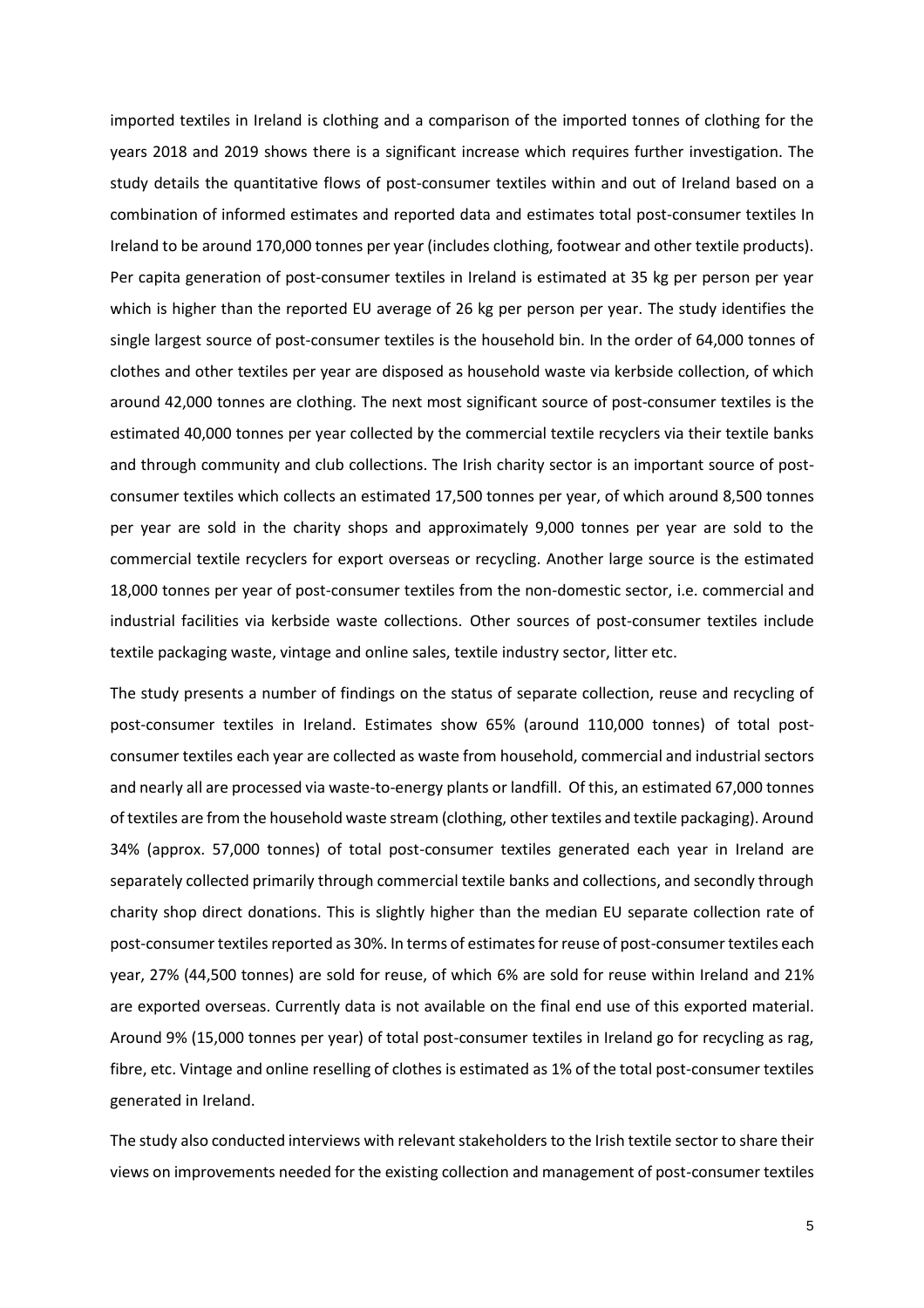within Ireland to support a circular textiles system. This consultation has informed the recommendations identified in the study.

The findings of this study show that the existing textile systems in Ireland need to be developed to facilitate increased separate collections, reuse and recycling of post-consumer textiles and more sustainable consumption of textiles. The study identifies the following initial recommendations to set Ireland on the path towards a circular textiles framework:

- There is a pressing need to obtain better data on the flows and fate of post-consumer textiles. For both textiles that are 'waste' and textiles that are not waste, as Ireland moves towards the circular economy model, it is important that the flows of all post-consumer textiles are understood.
- Waste prevention and sustainable consumption must be introduced in this sector. This could include measures such as green procurement; reducing fashion-driven personal consumption; increasing reuse; facilitating repair; and at end of life, favouring reuse/recycling over disposal.
- Targeted educational campaigns are required to raise awareness for the public on sustainability issues as raised in this report.
- Separate collection of textiles in Ireland needs to be significantly improved, particularly at the domestic level which is the major source (around 67,000 tonnes per year of clothing, other textiles and textile packaging in the municipal waste stream). This should be underpinned by better information for the public on textile recycling.
- In conjunction with improved collection methods, there is also a need to locally develop capacity and outlets to manage post-consumer textiles. For example, there is a need to explore strategies to maximise sales via existing outlets, as well as upcycling, downcycling and recycling opportunities.
- Increased reuse within Ireland will benefit Ireland's skill profile, create opportunities for training and employment, and in the longer-term foster innovation in circular economy design.
- Additional regulation of textile banks should be considered potentially through a code of conduct operated by the charities regulator.
- International best practice examples are useful and provide guidance, however, local pilotprojects are required to understand how novel measures might be suited to the Irish context.

Going forward, the findings and recommendations from this study will inform future consultations and measures identified in Ireland's Waste Action Plan for a Circular Economy to support the requirement for separate collection of textiles by 2025 and to improve circularity in textiles in Ireland.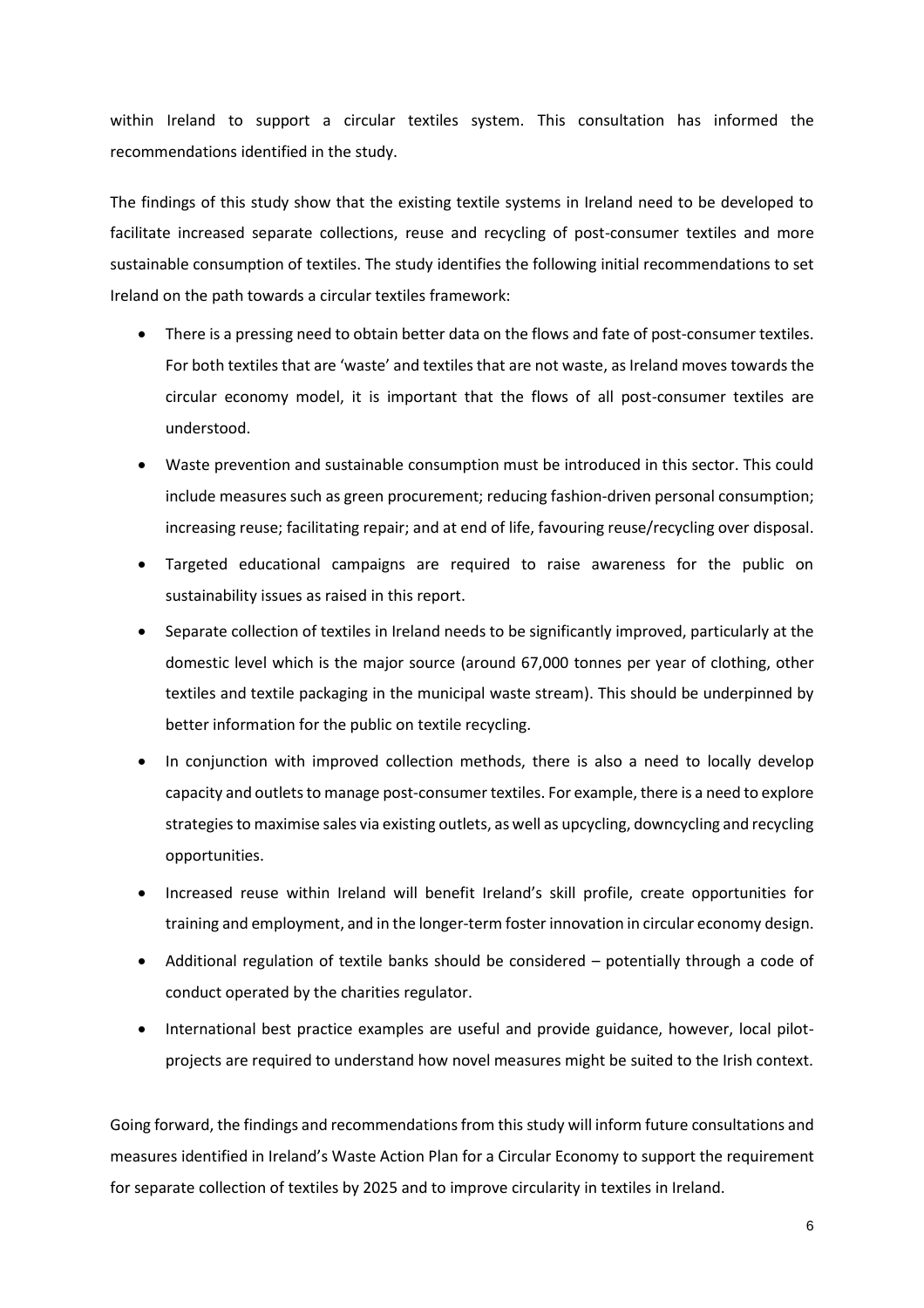# **Table of Contents**

| 1. Overview                                  | 8  |
|----------------------------------------------|----|
| 2. New Textiles Consumption in Ireland       | 12 |
| 3. Post-consumer Textiles Streams in Ireland |    |
| <b>4. Circular Economy Actions</b>           | 24 |
| 5. Conclusions & Recommendations             | 28 |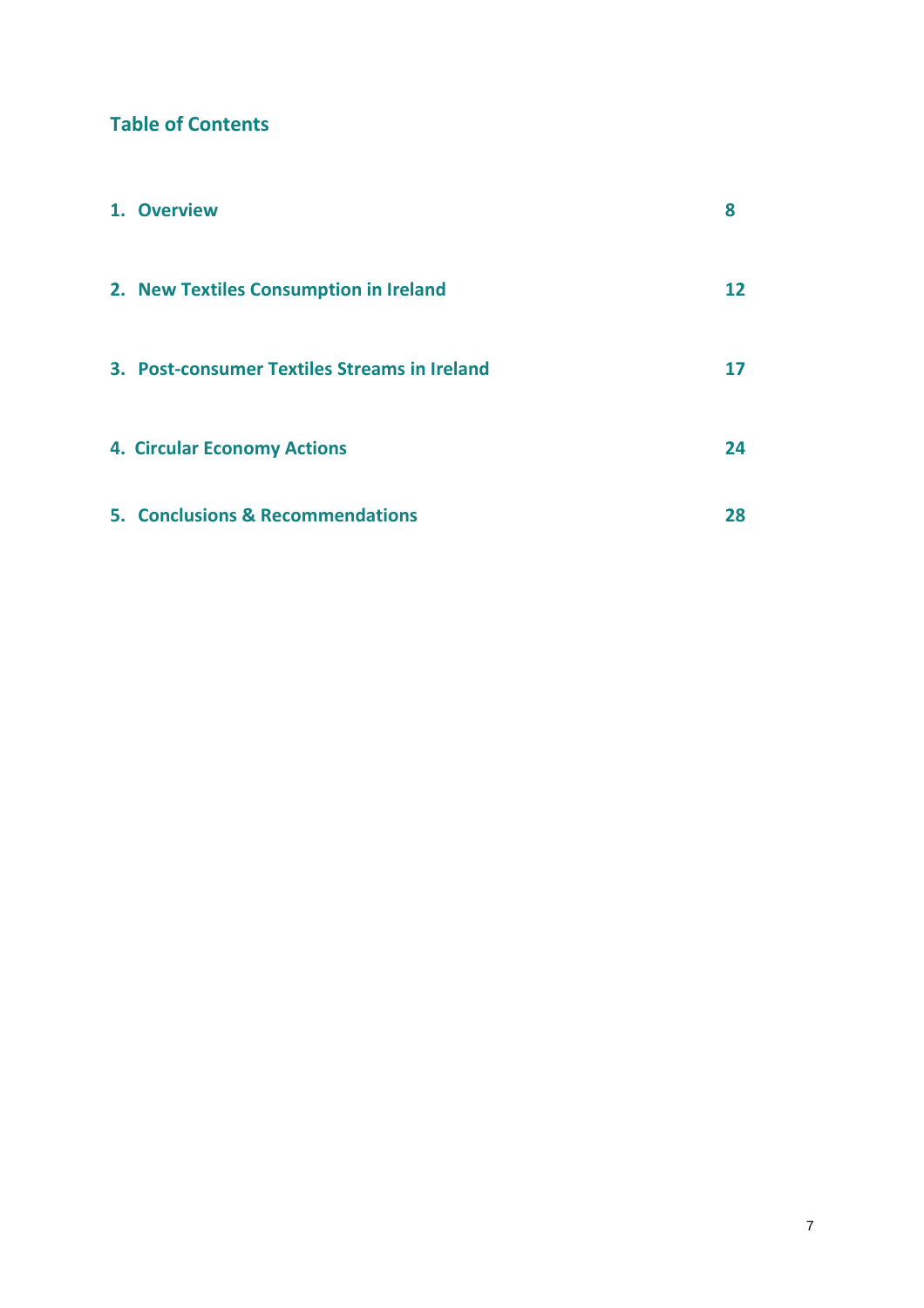# **1. Overview**

## *Aims of the project*

This project was commissioned by the Environmental Protection Agency's National Waste Prevention Programme (NWPP) to provide information for national policy to address an identified knowledge gap in relation to textiles in Ireland. The project further identifies potential measures to support Ireland's commitment to separately collect textiles by 2025 and sustainable consumption of textiles.

By 1 January 2025, under the 2018 Waste Framework Directive<sup>1</sup>, EU Member States will be obliged to collect textiles separately. However, it is important to note that the Waste Framework Directive does not explicitly define textiles. The Second EU Circular Economy Action Plan (2020)<sup>2</sup> identifies textiles as one of five priority product value chains to be integrated into the sustainable product policy framework under the Action Plan. The upcoming EU Strategy for Textiles in 2021 aims to establish a comprehensive framework to create conditions and incentives to boost the competitiveness, sustainability and resilience of the EU textile sector. The textiles chain is one of the priority value chains identified under Ireland's new national policy, A Waste Action Plan for a Circular Economy<sup>3</sup>.

This project aims to understand the consumption pattern of textiles in Ireland in terms of both original consumption as well as post-consumer fate, addressing the following areas:

- Current consumption of textiles
- Current nature and extent of post-consumer textiles
- Existing systems for the collection and management of post-consumer textiles
- Best practices in terms of collection, segregation and recycling

## *Textiles definition*

 $\overline{a}$ 

The scope of textiles included in the study has been quite broad in its reach. The main categorisation on the input side is based on import and export categorisations, along with PRODCOM NACE<sup>4</sup> codes. Thus, the broad categorisations of textiles/textile products, clothing, and footwear have been used.

<sup>1</sup> Directive (EU) 2018/851 of the European Parliament, amending Directive 2008/98/EC

https://eur-lex.europa.eu/legal-content/EN/TXT/PDF/?uri=CELEX:32018L0851&from=EN

<sup>&</sup>lt;sup>2</sup> The European Commission's Circular Economy Action Plan from March 2020, available [here](https://ec.europa.eu/environment/circular-economy/pdf/new_circular_economy_action_plan.pdf)

<sup>&</sup>lt;sup>3</sup> Department of the Environment, Climate and Communications. [Waste Action Plan for a Circular Economy,](https://www.gov.ie/en/publication/4221c-waste-action-plan-for-a-circular-economy/) September 2020.

<sup>4</sup> NACE -NACE is the acronym used to designate the various statistical classifications of economic activities in the [European Union \(EU\)](https://ec.europa.eu/eurostat/statistics-explained/index.php?title=Glossary:European_Union_(EU)) and provides the framework for collecting and presenting a large range of statistical data according to economic activity. Statistics produced on the basis of NACE are comparable at European and, in general, at world level. The use of NACE is mandatory within the [European statistical system.](https://ec.europa.eu/eurostat/statistics-explained/index.php?title=Glossary:European_statistical_system_(ESS))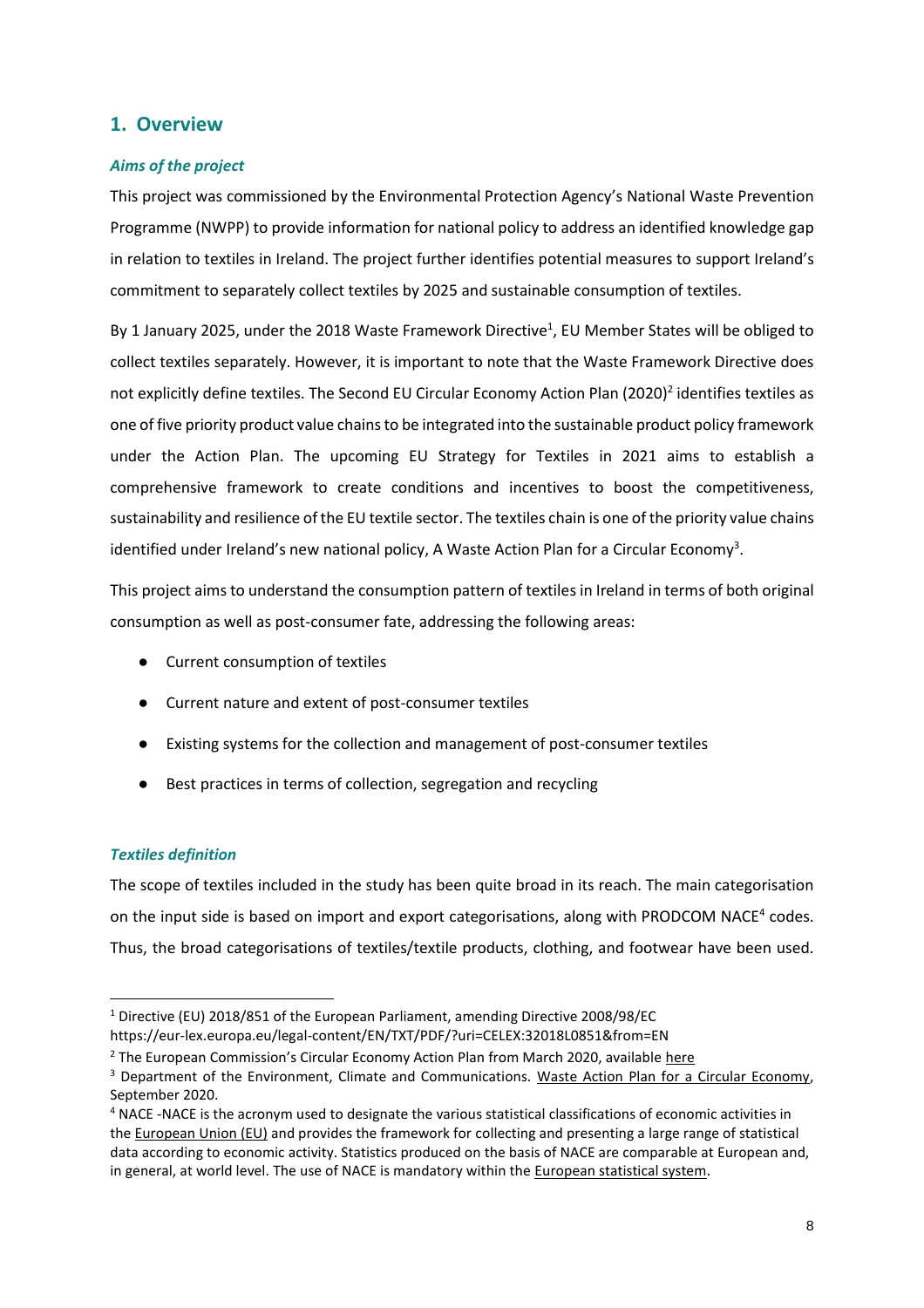Textiles/textile products is wide in its scope and includes items to be used to produce textile products like yarns, thread and so forth right up to finished articles for sale. It includes some industrial and specialised use textiles, conveyor belts, etc. It also encompasses all non-clothing textiles like linen, towels, carpets, etc., regardless as to whether used domestically, commercially or in the public sector.

On the output side, the study has taken all List of Waste codes that are related to textiles<sup>5</sup>. Therefore, industrial and commercial arisings are included, not just the separate textile fractions in municipal waste. In terms of textile content in mixed municipal waste, it is based on waste characterisation results which includes clothing, non-clothing textiles and textile packaging.

In addition, the study has included textiles outside the realm of waste including estimates of data for textiles collected by charities and commercial textile recyclers, as well as textiles sold in the vintage and online reselling sectors.

The project scope essentially reflects much of the definition of textiles used in the EU green public procurement criteria for textile products and services $6$ .

#### *Textile impacts*

A McKinsey industry report noted that global clothing production has doubled between 2000 and 2014<sup>7</sup>, while their utilisation rate (number of times worn) has decreased dramatically (36%). In Europe, textile consumption was significantly dampened by the last economic recession and only returned to pre-recession levels in 2018 and grew after that<sup>8</sup>. According to the Ellen McArthur Foundation, if growth continues as expected, total clothing sales will reach 160 million tonnes per annum by 2050 – almost three times the current rate.

The term 'fast fashion' is used to describe the rapid changing of clothing lines and fashion trends, which promote increased consumption and reduce the life span of clothing. It is estimated that more than half of fast fashion produced is disposed of in less than a year<sup>9</sup>. Furthermore, the textiles industry is reliant on non-renewable resources including oil to produce synthetic fibres, fertilisers to grow cotton, and chemicals to produce, dye, and finish fibres and textiles as well as significant water consumption.

Resource inputs, and the environmental and climate pressures from the textiles system occur in every phase of the fashion industry. An evaluation of supply chain pressures from an EU consumption perspective identifies clothing, footwear and household textiles as the fourth highest pressure

<sup>5</sup> LOW codes included: 04 02 09, 04 02 21, 04 02 22, 15 01 09, 19 12 08, 20 01 10, and 20 01 11.

<sup>&</sup>lt;sup>6</sup> [https://ec.europa.eu/environment/gpp/pdf/criteria/textiles\\_gpp\\_technical\\_report.pdf](https://ec.europa.eu/environment/gpp/pdf/criteria/textiles_gpp_technical_report.pdf)

<sup>7</sup> [McKinsey & Company 'Style that's sustainable: A new fast](https://www.mckinsey.com/business-functions/sustainability/our-insights/style-thats-sustainable-a-new-fast-fashion-formula)-fashion formula, 2016.

<sup>&</sup>lt;sup>8</sup> JRC Interim Report, Research into Circular Economy Perspectives in the management of textile products and textile waste in the European Union, October 2020.

 $9$  McKinsey & Company (2016), Style that's sustainable: a new fast-fashion formula.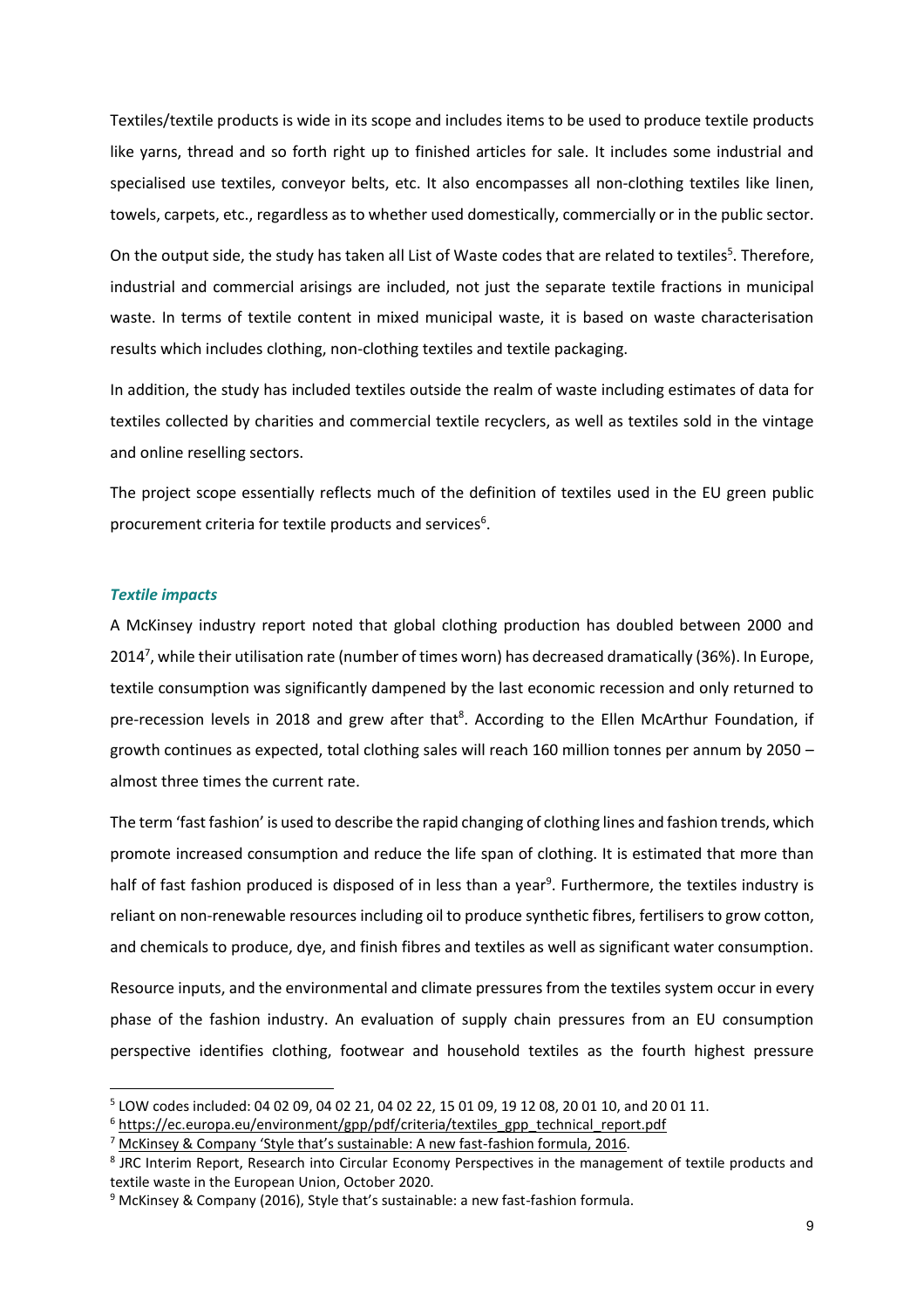category for use of primary raw materials and water (after food, housing and transport). It is rated second highest in relation to impact on land use and the fifth highest for greenhouse gas emissions.<sup>10</sup>

The fashion industry today is a clear example of a linear economic model and illustrates the need for a rapid transition to a circular economy in support of responsible and sustainable consumption. One of the most evident impacts of fast fashion is the reduction in clothing utilisation and increase in discarded textiles.

#### *Methods used*

The study gathered latest relevant and available data to determine estimates of the current consumption of new textiles and generation of post-consumer textiles in Ireland and to determine status of the current systems used to collect textiles in terms of reuse, recycling and disposal. On the textiles input side i.e. the consumption of new textiles, the main source of information was the Central Statistics Office (CSO), for import and export data, for PRODCOM production data and for summary information on clothing retail sales. On the output side i.e. post-consumer textile streams, a combination of informed estimates and reported data was used. The exact methods and sources used in the study are detailed in chapters 2 and 3.

In addition to gathering data, semi-structured interviews were conducted with relevant stakeholders to the textile industry, both on the consumer side, and on the post-consumer and waste related side. Interviews were conducted with:

- A luxury retailer's responsible sourcing coordinator
- A clothes designer
- A vintage reseller
- Two online clothes resellers
- A brand planner

- Four major charities: Enable Ireland, Oxfam Ireland, Dublin Simon Community, National Council for the Blind of Ireland Retail (NCBI)
- Office of Government Procurement (OGP)
- Killarney Hotels Sustainability group
- The Southern, and Eastern and Midlands Regions waste management offices
- Two local authority Environmental Awareness Officers
- A design consultant & adviser
- Irish Business and Employers Confederation (Ibec)

<sup>&</sup>lt;sup>10</sup> European Environment Agency (EEA), 2019. Textiles in Europe's circular economy, EEA Briefing Note.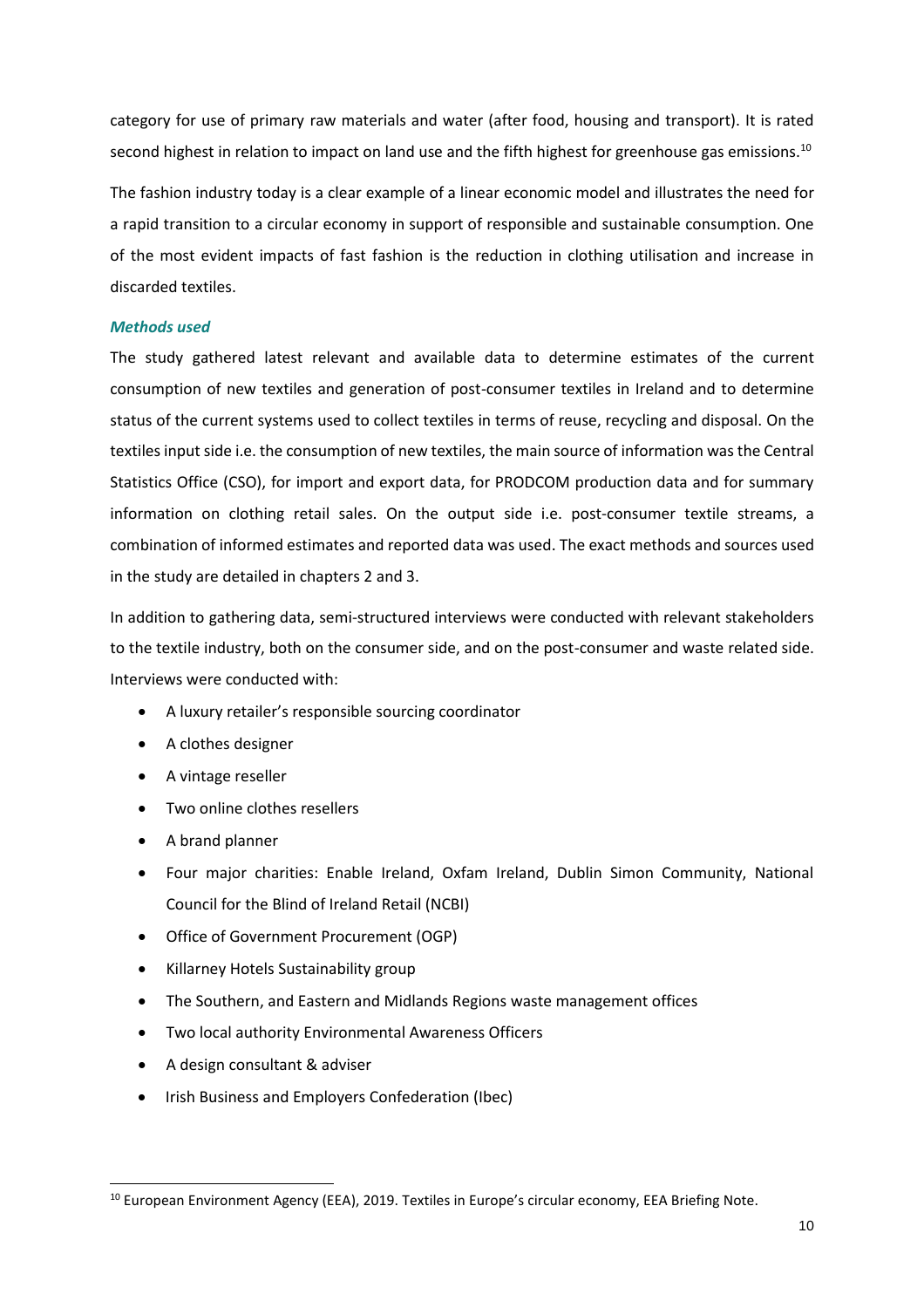The views of these stakeholders were gathered on the improvements needed for the existing collection and management of post-consumer textiles within Ireland to support a circular textiles system. A summary of the stakeholders' views to improve existing textile systems is presented in Chapter 4 and these insights have also informed the recommendations from this study. A full compilation of the views of the stakeholders interviewed as part of this study are presented in an ancillary document.

Though efforts and approaches were made to ensure that a representative range of stakeholders were consulted, given the small scale and short length of the research project there are some information gaps. Approaches were made to some commercial textile recyclers, as well as to clothing retailers in the non-luxury sector which did not result in interviews for these sectors.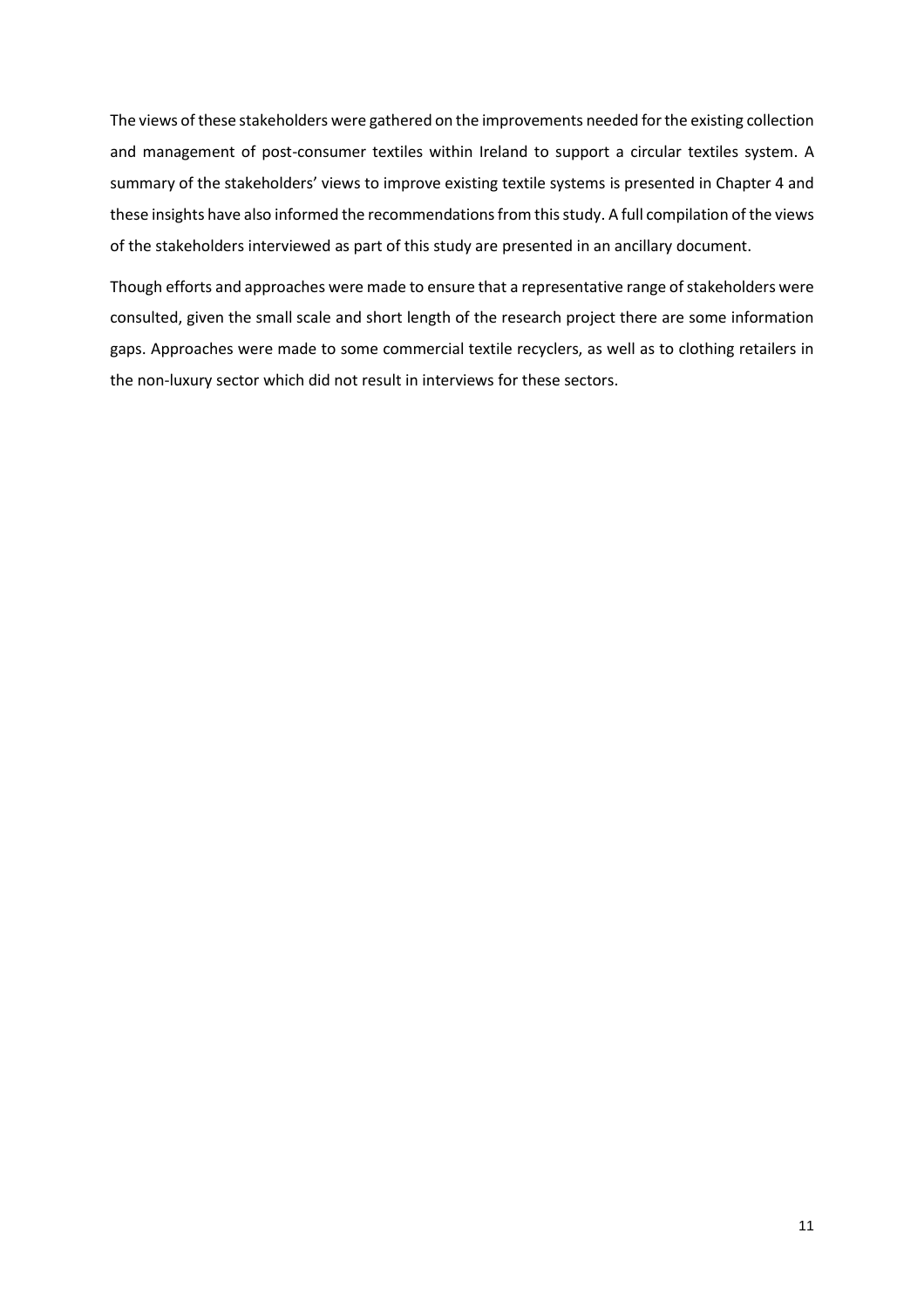# **2. New Textiles Consumption in Ireland**

# *Import and export data*

Detailed information has been obtained from the CSO on imports and exports of new textiles and textile products for 2019 and 2018, in both economic value and tonnes. As a country we import 292,000 tonnes of new textiles, clothing and footwear each year. This is worth over €3 billion per annum. Exports are just under €0.5 billion and 34,000 tonnes per annum. The summary data for 2019 is shown in Table 2.1.

|                    |                                                                   | Imports 2019   |         | <b>Exports 2019</b> |        |
|--------------------|-------------------------------------------------------------------|----------------|---------|---------------------|--------|
| SITC <sup>11</sup> | <b>Description</b>                                                | €              | tonnes  | €                   | tonnes |
| 65                 | Textile yarn, fabrics, made-<br>up articles & related<br>products | €541,393,895   | 102,098 | €157,884,298        | 18,900 |
|                    |                                                                   |                |         |                     |        |
|                    | Articles of apparel; clothing                                     |                |         |                     |        |
| 84                 | accessories                                                       | €2,038,590,208 | 162,135 | €241,670,665        | 13,544 |
| 85                 | Footwear                                                          | €470,771,053   | 27,770  | €38,437,390         | 1,349  |
|                    | <b>Total</b>                                                      | €3,050,755,156 | 292,003 | €437,992,353        | 33,793 |

*Table 2.1: Ireland's imports and exports of textiles, 2019 (Source: CSO)*

The overwhelming majority of imported textiles is clothing as shown in Table 2.2. Some portion of the imported textiles/textile products category is commercial and industrial use, e.g. fiberglass, ropes, conveyors. However, this is relatively small (less than 10% for both value and tonnage).

| Top categories: 80% of the | <b>Imports</b> |               | Value | <b>Tonnage</b> |
|----------------------------|----------------|---------------|-------|----------------|
| tonnage of imports         | €000           | <b>Tonnes</b> | %     | %              |
| Clothing (ex. safety gear) | 2,030,161      | 161,333       | 67%   | 55%            |
| Footwear                   | 470,771        | 27,770        | 15%   | 10%            |
| Various fabrics            | 137,238        | 28,898        | 4%    | 10%            |
| Carpets and coverings      | 68,086         | 22,356        | 2%    | 8%             |
|                            |                |               | 88%   | 83%            |

*Table 2.2: Ireland's top 80% of categories of imports of textiles, 2019 (Source: CSO)*

There is a significant increase from 2018 to 2019 in terms of imported tonnes of clothing for Ireland which warrants further investigation (see Table 2.3). While the monetary value also increased, it was not to the same extent.

<sup>&</sup>lt;sup>11</sup> SITC, standard international trade codes: 65, 84 and 85.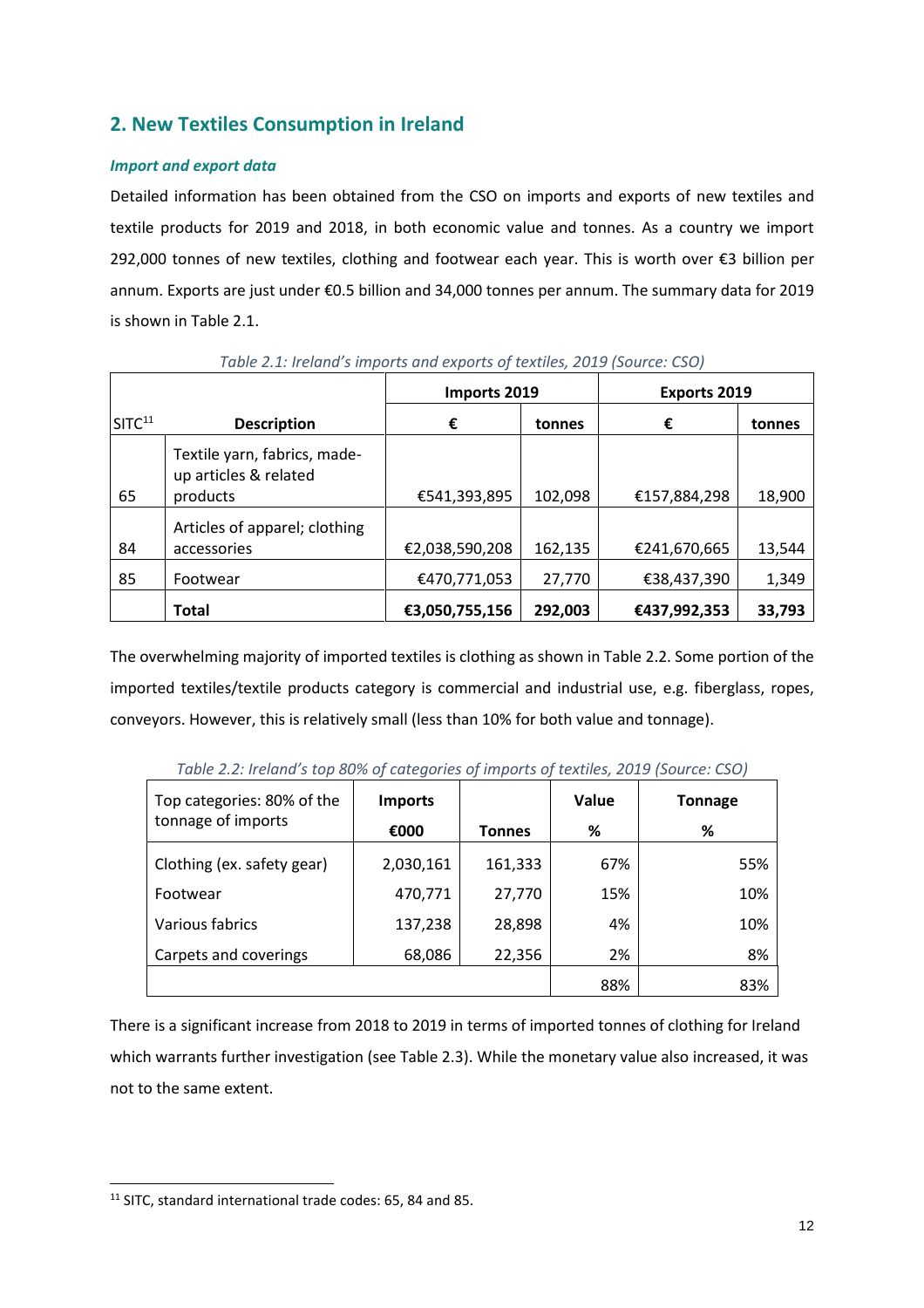|                                        | <b>Imports</b> |                |  |
|----------------------------------------|----------------|----------------|--|
| <b>Description</b>                     | 2019           | 2018           |  |
| SITC 84: Articles of apparel; clothing | €2.04 billion  | €1.96 billion  |  |
| accessories                            | 162,135 tonnes | 105,470 tonnes |  |

*Table 2.3 Imports and exports of clothing 2019 and 2018, tonnes and Euros, Source: CSO*

# *Domestic production*

PRODCOM is an annual CSO survey of the value and volume of products manufactured by industrial enterprises in Ireland and sold during the year. With a total worth of €375 million for 2019 for Irish textile manufacturing, Figure 2.1 shows a breakdown of value of products. Approximately 6% is treated as confidential.



Figure 2.1 shows the detail for the largest categories. The two largest textile manufacturing sectors in terms of value are non-clothing, with non-clothing finished products (linen, curtains, blankets, etc. $^{12}$ ) at just over €100 million and woven fabrics<sup>13</sup> at just under €100 million. Together, these two categories make up over half of the overall value of the domestic textile manufacturing sector.

There is information in some cases on the associated quantities, with the units varying depending on the product, but often there are confidential sub-categories within a 4-digit NACE code. For 27% of the total value of the goods produced, there is information on either kg or number of items. Thus, using a

 $\overline{a}$ <sup>12</sup> Non-clothing finished products, NACE 1392, includes blankets, bed-linen, table-linen, curtains, blinds, bedspreads, bedding and so forth.

<sup>13</sup> Woven fabrics, NACE 1320, includes the weaving of various types of fabrics such as wool, silk, synthetic, etc.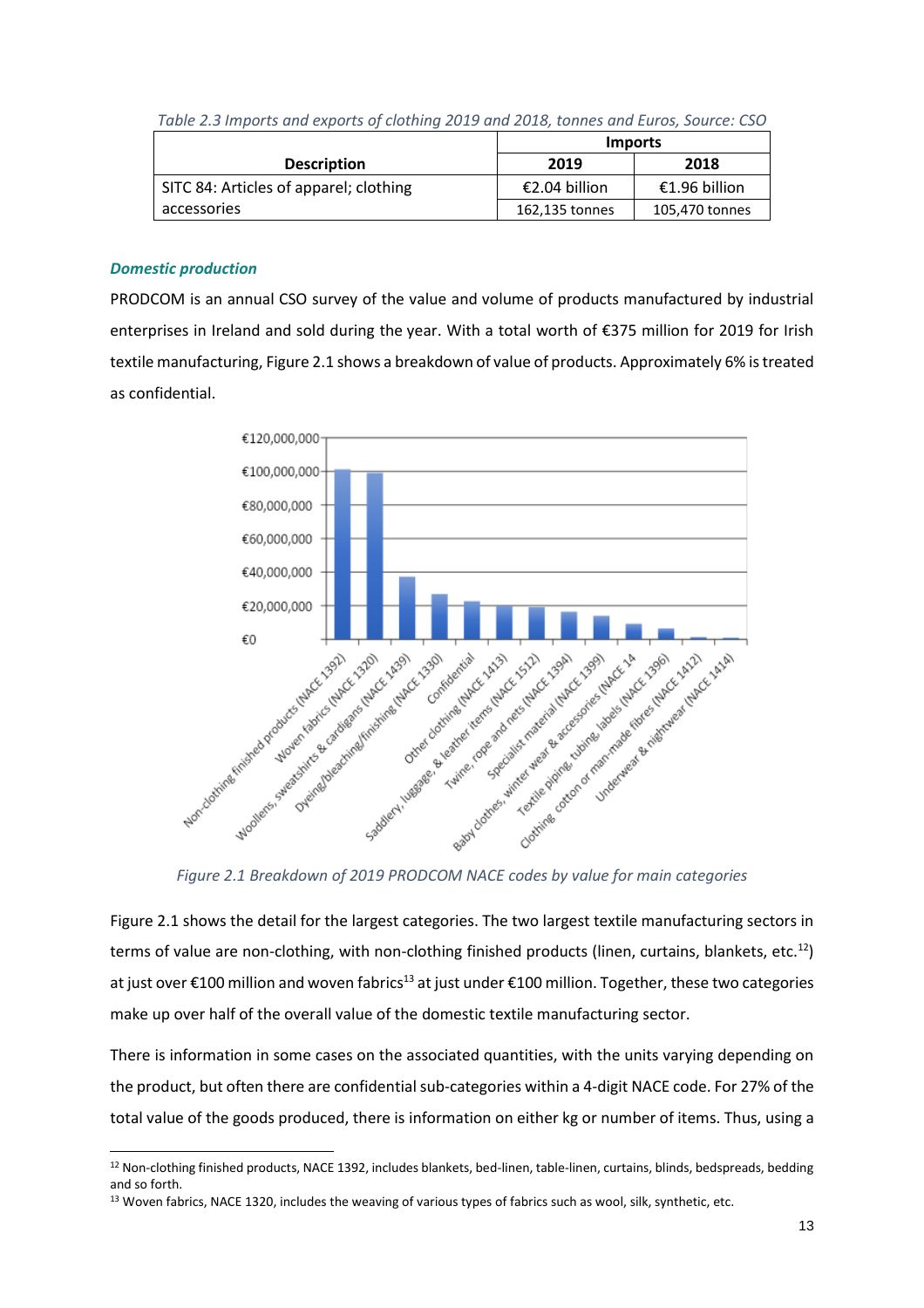standard factor<sup>14</sup>, this 27% of the total value of Irish textile manufacturing corresponds to a very crude estimate of approximately 5,000 tonnes of textiles and materials.

## *Net consumption of textiles*

From the data presented above, net consumption of textiles in Ireland is 263,000 tonnes in 2019 - i.e. imports plus production minus exports for the country. Based on this data, it is estimated that the per capita consumption of new textiles in Ireland in 2019 is 53 kg per person per year.

# *International comparison*

The European Commission's Joint Research Centre (JRC) has published a report on EU Textile flows<sup>15</sup>. This work is based on CN codes – a nomenclature used in export declarations and in statistical declarations on internal trade of the European Community. This work calculates an EU-27 consumption of clothing and certain household textiles at 12.3 kg per capita in 2018. Ireland's consumption of clothing and certain household textiles at 20.3 kg per capita in 2018 is significantly higher than this average for the corresponding set of CN codes (see Table 2.4).

|                                            |                                                                                             | Ireland (2018)          |                      | <b>EU-27 average (2018)</b> |                       |
|--------------------------------------------|---------------------------------------------------------------------------------------------|-------------------------|----------------------|-----------------------------|-----------------------|
| CN 4-digit<br>codes                        | <b>Product grouping</b>                                                                     | Consumption<br>(tonnes) | Kg /person<br>/ year | Consumption<br>(kilotonnes) | Kg / person<br>/ year |
| <b>Clothing</b>                            |                                                                                             |                         |                      |                             |                       |
| $6101 + 6102 +$<br>$6201 + 6202$           | Overcoats, car coats, capes,<br>cloaks, anoraks, incl. ski<br>jackets etc.                  | 6,940                   | 1.4                  | 419                         | 0.95                  |
| $6103 + 6104 +$<br>$6203 + 6204$           | Suits, ensembles, jackets,<br>blazers, trousers, bib and<br>brace overalls,                 | 24,209                  | 4.9                  | 1 4 0 8                     | 3.19                  |
| $6105 + 6106 +$<br>$6205 + 6206$           | Shirts and blouses                                                                          | 6,802                   | 1.4                  | 314                         | 0.71                  |
| $6107 + 6108 +$<br>$6207 + 6208 +$<br>6212 | Underwear, nightshirts,<br>pyjamas, bathrobes,<br>dressing gowns plus bras,<br>corsets etc. | 7,655                   | 1.5                  | 317                         | 0.72                  |
| 6109                                       | T-shirts, singlets and other<br>vests                                                       | 9,850                   | 2.0                  | 526                         | 1.19                  |
| 6110                                       | Sweaters, cardigans,<br>waistcoats                                                          | 9,648                   | 1.9                  | 571                         | 1.30                  |
| $6111 + 6209$                              | Babies clothing                                                                             | 2,376                   | 0.5                  | 106                         | 0.24                  |
| $6112 + 6211$                              | Tracksuits, ski-suits and<br>swimwear                                                       | 2,777                   | 0.6                  | 114                         | 0.26                  |
| 6113                                       | Garments covered or<br>impregnated with plastics                                            | 167                     | 0.03                 | $\overline{7}$              | 0.02                  |
| 6115                                       | Pantyhose, tights, stockings<br>and socks                                                   | 4,820                   | 0.97                 | 264                         | 0.60                  |

*Table 2.4: Consumption of new textiles, Ireland & EU-27, in kg/person/year (Sources: CSO, JRC)*

 $\overline{a}$ 

<sup>&</sup>lt;sup>14</sup> 0.5 kg per item of clothing (ICSA value).

<sup>15</sup> JRC Interim Report, Research into Circular Economy Perspectives in the management of textile products and textile waste in the European Union, October 2020.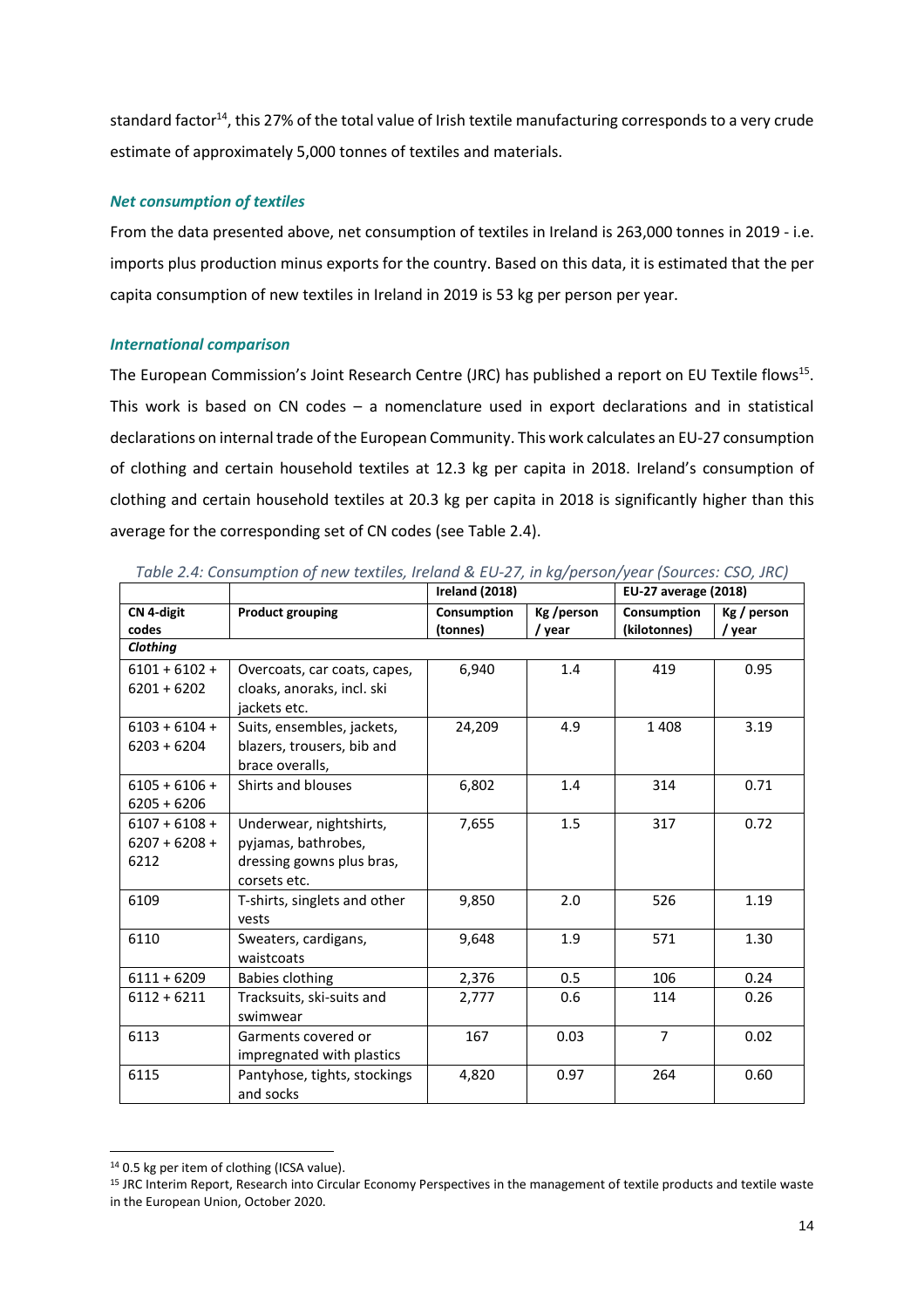| $6114 + 6116 +$           | Handkerchiefs, ties, shawls, | 3,893   | 0.78 | 207  | 0.47 |
|---------------------------|------------------------------|---------|------|------|------|
| $6117 + 6213 +$           | scarves, gloves and other    |         |      |      |      |
| $6214 + 6217 +$           |                              |         |      |      |      |
| $6215 + 6216$             |                              |         |      |      |      |
| 6210                      | Non-woven garments           | 5,562   | 0.72 | 119  | 0.27 |
| <b>Household textiles</b> |                              |         |      |      |      |
| 6301                      | Blankets and travelling rugs | 2,463   | 0.5  | 117  | 0.27 |
| 6302                      | Bed linen, towels and        | 12,694  | 2.6  | 635  | 1.44 |
|                           | tablecloths                  |         |      |      |      |
| $6303 + 6304$             | Curtains and drapes and      | 2.974   | 0.6  | 288  | 0.65 |
|                           | other interior furnishings   |         |      |      |      |
| Total                     |                              | 100.830 | 20.3 | 5411 | 12.3 |

The JRC report also includes data for the consumption of new textiles from studies carried out by individual countries. The project notes that there is no overarching methodology for calculating consumption of new textiles for countries, and so practically every country has a different scope and methodology. Consumption of new textiles (clothing and certain household textiles) is reported as ranging from 6.1 kg per capita per year (Latvia) to 22.8 kg per capita per year (Italy). A value for the UK from a separate report<sup>16</sup> is 26.7 kg per capita per year (based on 2010 data). These values are summarised in Table 2.5 below, and differences also noted in terms of scope, where known.

| Country                                                                   | Kg / person / year |
|---------------------------------------------------------------------------|--------------------|
| United Kingdom (2010) - include shoes                                     | 26.7               |
| Italy (2018)                                                              | 22.8               |
| Germany (2018) includes shoes, leatherware, and an estimate for internet, | 20.7               |
| oversea purchases and illegal imports                                     |                    |
| Ireland (2018)                                                            | 20.3               |
| Netherlands (2018)                                                        | 17.7               |
| Denmark (2016)                                                            | 15.0               |
| <b>Finland (2012)</b>                                                     | 13.2               |
| Sweden (2013)                                                             | 12.6               |
| Estonia (2018)                                                            | 12.4               |
| France (2018) – household only, includes shoes                            | 9.5                |
| Lithuania (2018)                                                          | 7.0                |
| Czech Republic (2013)                                                     | 6.6                |
| Latvia (2018)                                                             | 6.1                |

*Table 2.5: Consumption of new textiles, other country studies, kg/person/year. (Sources: CSO, JRC, EC)*

<sup>16</sup> Guidance for separate collection for municipal waste, European Commission, April 2020.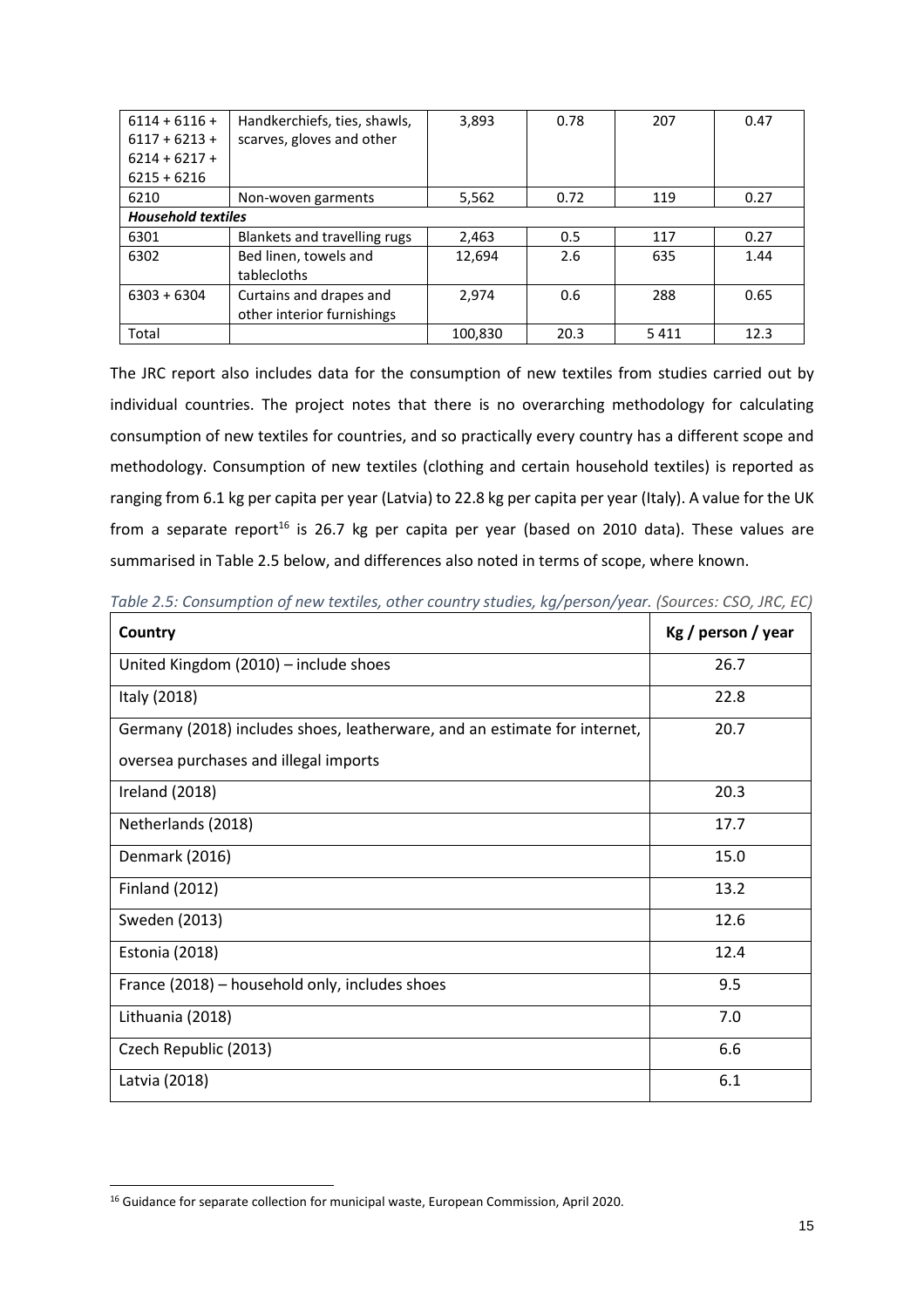#### *Retail sales*

During the study, the most recent CSO data for the clothing retail industry is for 2017, showing the clothing retail industry in Ireland has a turnover of over €4.1 billion with over 3,000 businesses employing in excess of 32,000 people. In terms of online purchasing, Retail Ireland noted in 2017 that 50% of Irish consumers shop online, and that 75% of online sales in Ireland go to foreign websites<sup>17</sup>. However, this includes all online purchases including travel, accommodation, etc. and not just clothing. More recent CSO information from 2019 shows that 73% of Irish consumers shopping on-line are buying or ordering their goods from national sellers<sup>18</sup>. Textiles entering the country through this route are not captured by national trade statistics and are likely to represent a significant additional material flow - though this has not been quantified.

<sup>17</sup> Retail Ireland (2017) https://www.retailireland.ie/Sectors/RI/RI.nsf/vPages/Retail in Ireland~retail-at-a[glance/\\$file/Retail's+positive+contribution+to+Irish+economy.pdf](https://www.retailireland.ie/Sectors/RI/RI.nsf/vPages/Retail_in_Ireland~retail-at-a-glance/$file/Retail)

<sup>18</sup> https://www.cso.ie/en/releasesandpublications/ep/p-isshh/informationsocietystatisticshouseholds2019/internetpurchases/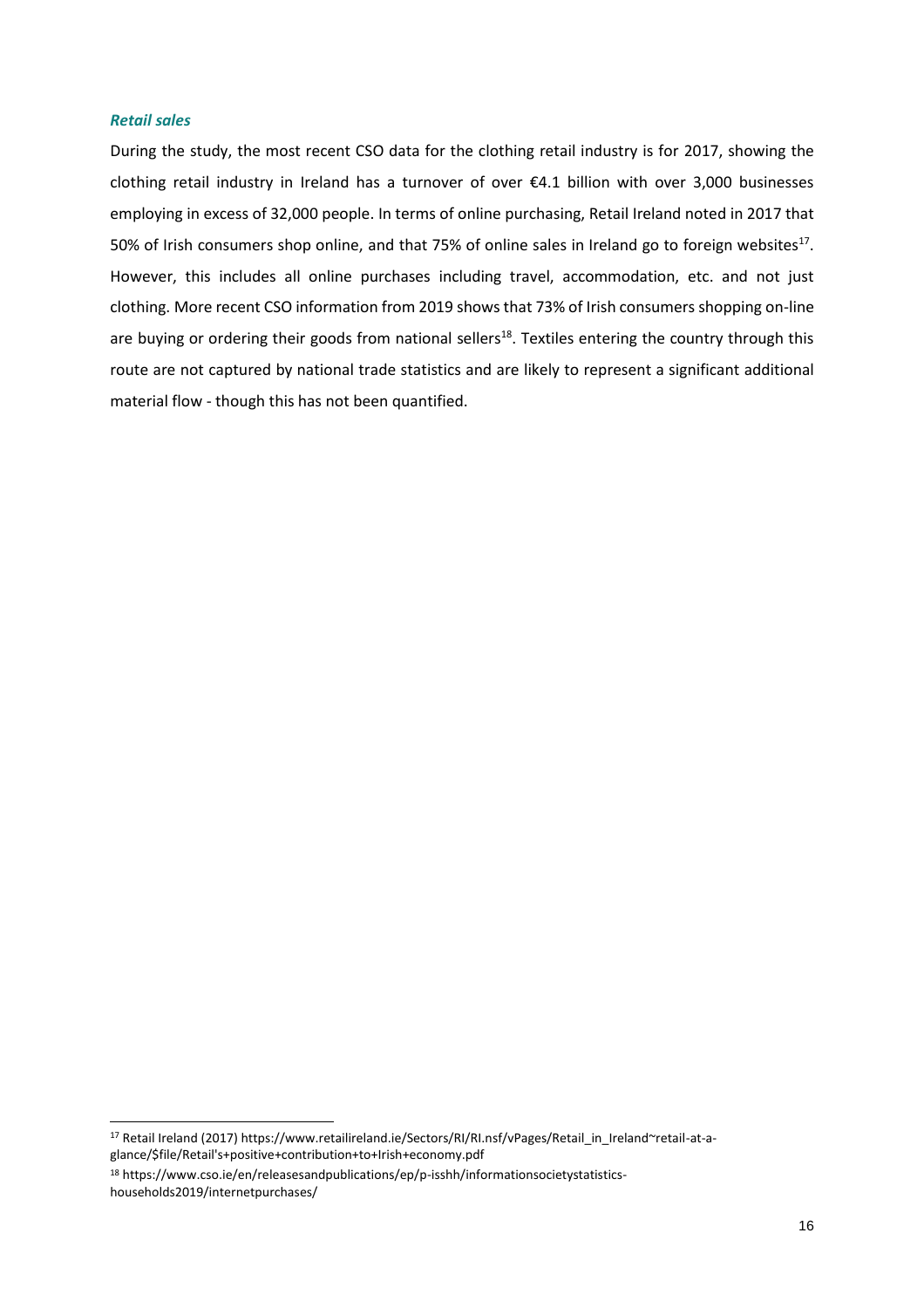# **3. Post-consumer Textile Streams in Ireland**

#### *Overview of Post-consumer textiles*

Post-consumer textiles are textiles that consumers do not require anymore and have decided to discard such as clothing, footwear, towels, bedlinen, upholstery etc from household, commercial, industrial and public service settings. Total post-consumer textiles in Ireland is estimated to be around 170,000 tonnes per year which includes clothing, footwear and other textile products. The main source of post-consumer textiles is in the residual waste stream and the vast majority of this is processed via waste-to-energy plants or landfills. Textiles collected in commercial textile banks and via collections (e.g. school/sports club collections) is next in terms of significance. Most of this is sent overseas for reuse, and whether this is ultimately reused is not known. The third largest source of post-consumer textiles is that which is donated to charity, either through direct donations or via charity owned textile banks. Reselling in the vintage sector (both in shops and online) and via online platforms account for an estimated 1% of the total amounts of post-consumer textiles. A summary of the sources of postconsumer textiles in Ireland is presented in Figure 3.1.



*Figure 3.1: Estimated post-consumer textile streams in Ireland*

Of the total post-consumer textiles generated each year in Ireland it is estimated 65% are collected as waste and processed via waste-to-energy plants or landfill (not including transfers of textiles from permitted sites to commercial recyclers estimated at 1,500 tonnes per year) while 34% are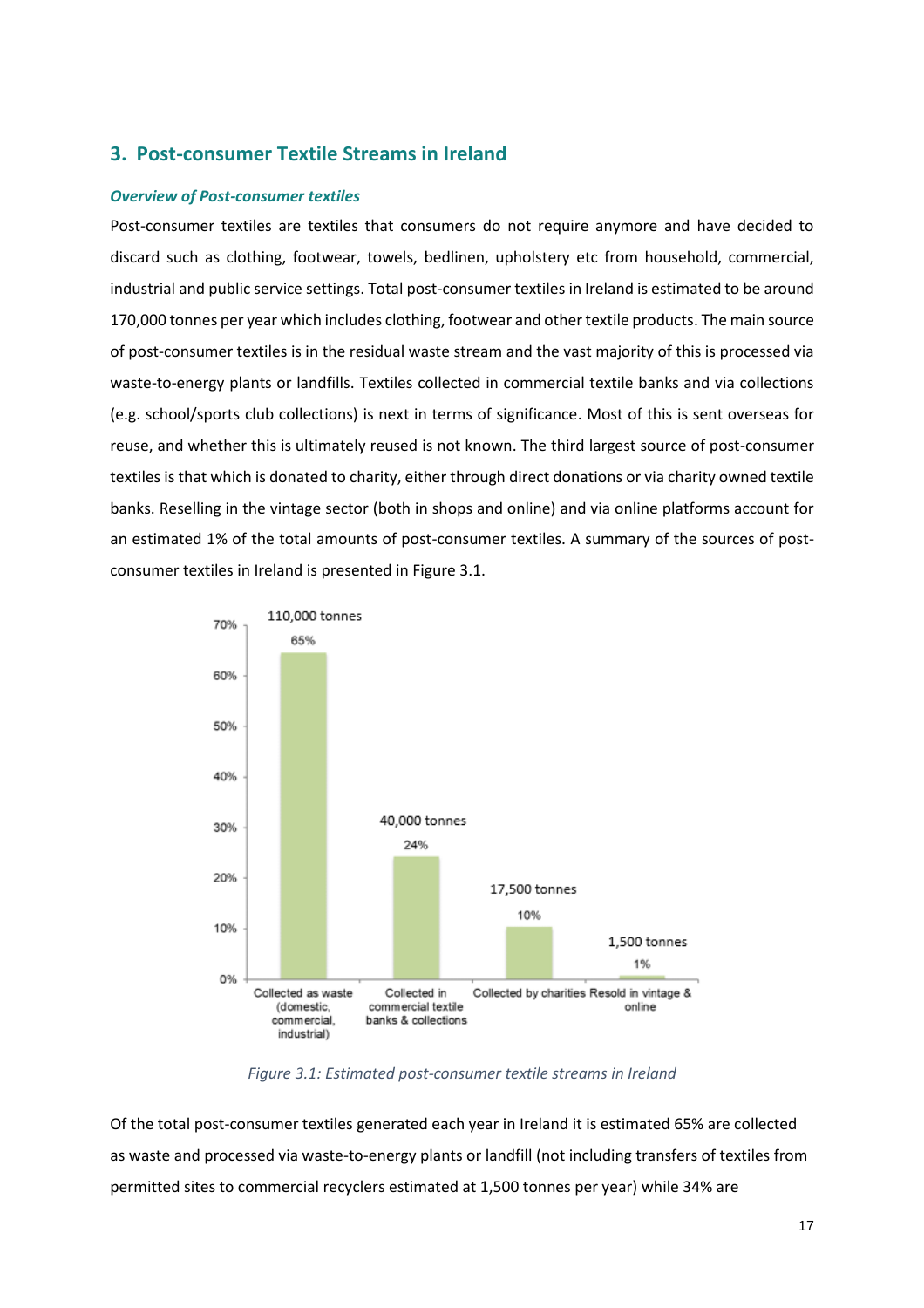separately collected<sup>19</sup> mainly via textile banks and through direct donations to charity shops. By comparison, other reported EU collection rates range from 4% in Latvia to 75% in Germany, the median being 30%<sup>20</sup>. (Note there's some uncertainty in the German figure). In terms of reuse of post-consumer textiles each year 21% are exported overseas and 6% are sold for reuse within Ireland while around 9% of total post-consumer textiles go for recycling as rag, fibre, etc.



*Figure 3.2: Estimated fate for post-consumer textiles in Ireland*

The following sections provide context and discussion around the various post-consumer textile streams and post-consumer flows of this material are illustrated in a Sankey diagram in Figure 3.3.

## *Household kerbside waste collection*

The household bin is estimated as the single largest source of post-consumer textiles in Ireland. Clothes and other textiles in household waste collected via kerbside collection is estimated at 64,000 tonnes per year. In the residual bin, clothing dominates with almost 37,000 tonnes per year, followed by around 20,000 tonnes per year of other textiles. In the recycling bin there is also an estimated 7,000 tonnes per year of clothing and other textiles. There is also an additional amount of over 3,000 tonnes per year of textile packaging across the household bins. Thus, in total across all kerbside household waste bins, textiles consist of an estimated 67,000 tonnes per year (clothing, other textiles and textile packaging).

<sup>&</sup>lt;sup>19</sup> Note the revised Waste Framework Directive defines 'separate collection' as meaning collection where a waste stream is kept separately by type and nature so as to facilitate a specific treatment.

<sup>20</sup> DG ENV, Separate Collection Guidance, April 2020.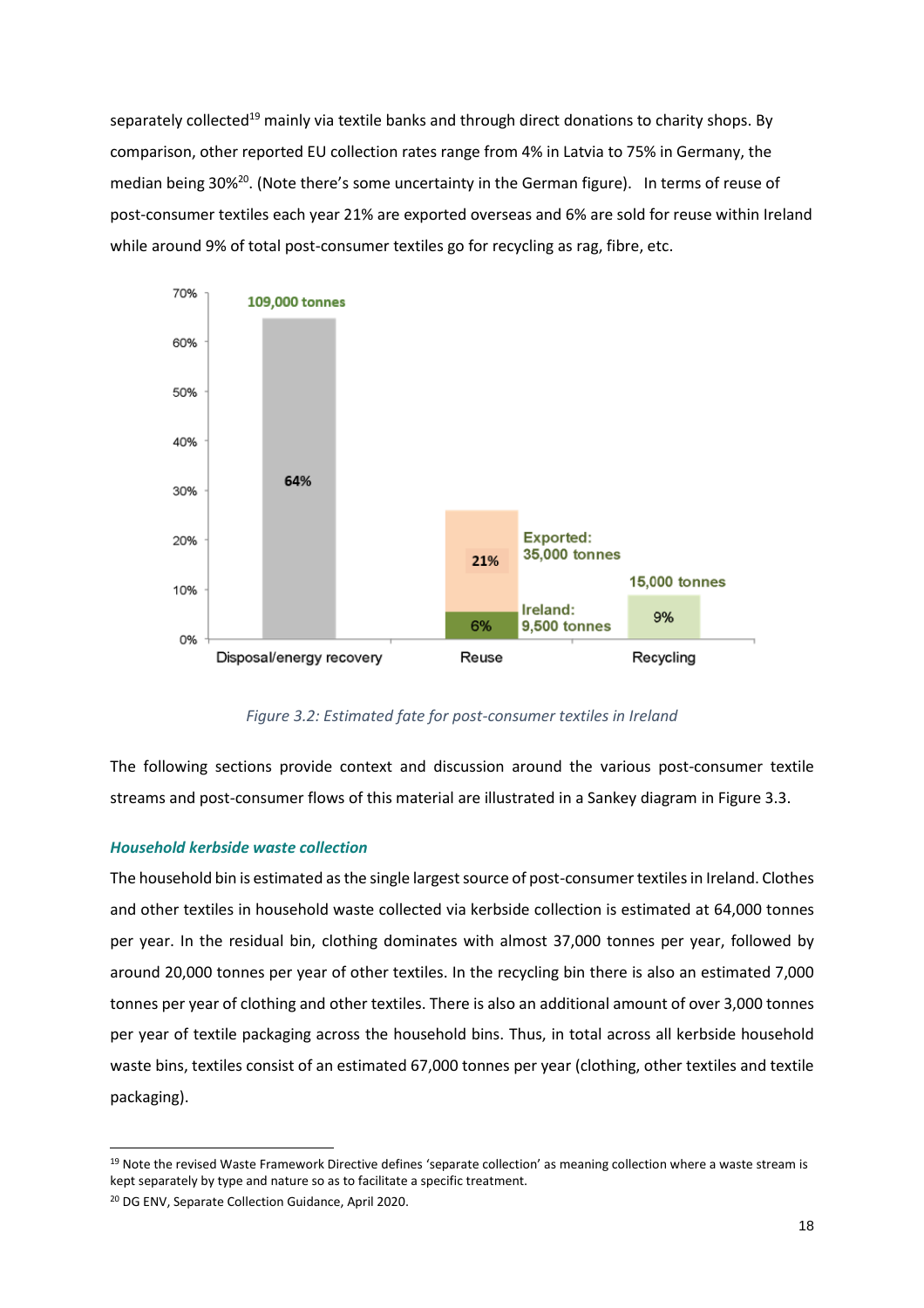This estimate has been arrived at using information available during the study from EPA Waste Statistics on the amounts of waste collected via household kerbside collection along with composition information from the EPA's national waste characterisation report $^{21}$ . Skips (domestic and commercial) are another potential source of waste textiles. Currently there is no waste characterisation data available to estimate the textile quantities disposed of via skips.

#### *Commercial textile banks & collections*

The next most significant source for post-consumer textiles in Ireland is that collected and processed by what are widely known as commercial textile recyclers. The textile recycling industry estimates 50,000 tonnes<sup>22</sup> are processed annually in Ireland. This is mainly collected via textile banks, but also through collections like community and club collection days, and in addition handling the portion of charity shop donations that are not sellable in Ireland. It is estimated that there are of the order of 2,500 commercial textile banks in Ireland, though the exact figure is currently uncertain<sup>23</sup>.

There are at least five commercial textile recyclers operating in Ireland. The operation of textile banks is dominated by three main operators, one of which is based in Northern Ireland. There is little processing in Ireland of the post-consumer textiles collected and this material is generally baled and exported, primarily to African countries<sup>24</sup>. Textile banks are sited either at privately-owned locations (e.g. supermarket car parks, garages, community centres, GAA pitches) or in public areas (both with, and sometimes without, local authority consent). Some will have certificate of registration status, but not all.

The textile recycling industry indicates that 70-75% of the textiles they process is re-worn through exporting<sup>25</sup>. The biggest market that the industry exports to is West Africa. It is reported that the Eastern European market has become more selective recently, but that remains an important route.

The industry also estimates that 1% is disposed of via conventional waste disposal routes (this corresponds to 500 tonnes per year), with the remaining portion recycled as rags, fibre, etc. (corresponding to 15,000 tonnes per year). Recycling includes pulping for industry including carpet, mattress, soundproofing and other industrial applications.

The Charities Regulator issued guidance in March 2021 on the issue of clothing collections. This guidance seeks to address concerns raised by the public in relation to stickers/bags seeking donations

<sup>&</sup>lt;sup>21</sup> EPA Household Waste Characterisation Campaign Final Report November 2018.

<sup>&</sup>lt;sup>22</sup> Estimate supplied verbally, via the Southern Region Waste Management Office, on foot of a discussion with two major textile processors in Ireland.

<sup>&</sup>lt;sup>23</sup> Based on discussions with a number of actors in the textile reuse sector.

<sup>&</sup>lt;sup>24</sup> Information from a regional waste management representative, supplemented by charity respondents.

 $25$  Estimate supplied verbally, via the Southern Region Waste Management Office, on foot of a discussion with two major textile processors in Ireland.

<sup>&</sup>lt;sup>25</sup> Based on discussions with a number of actors in the textile reuse sector.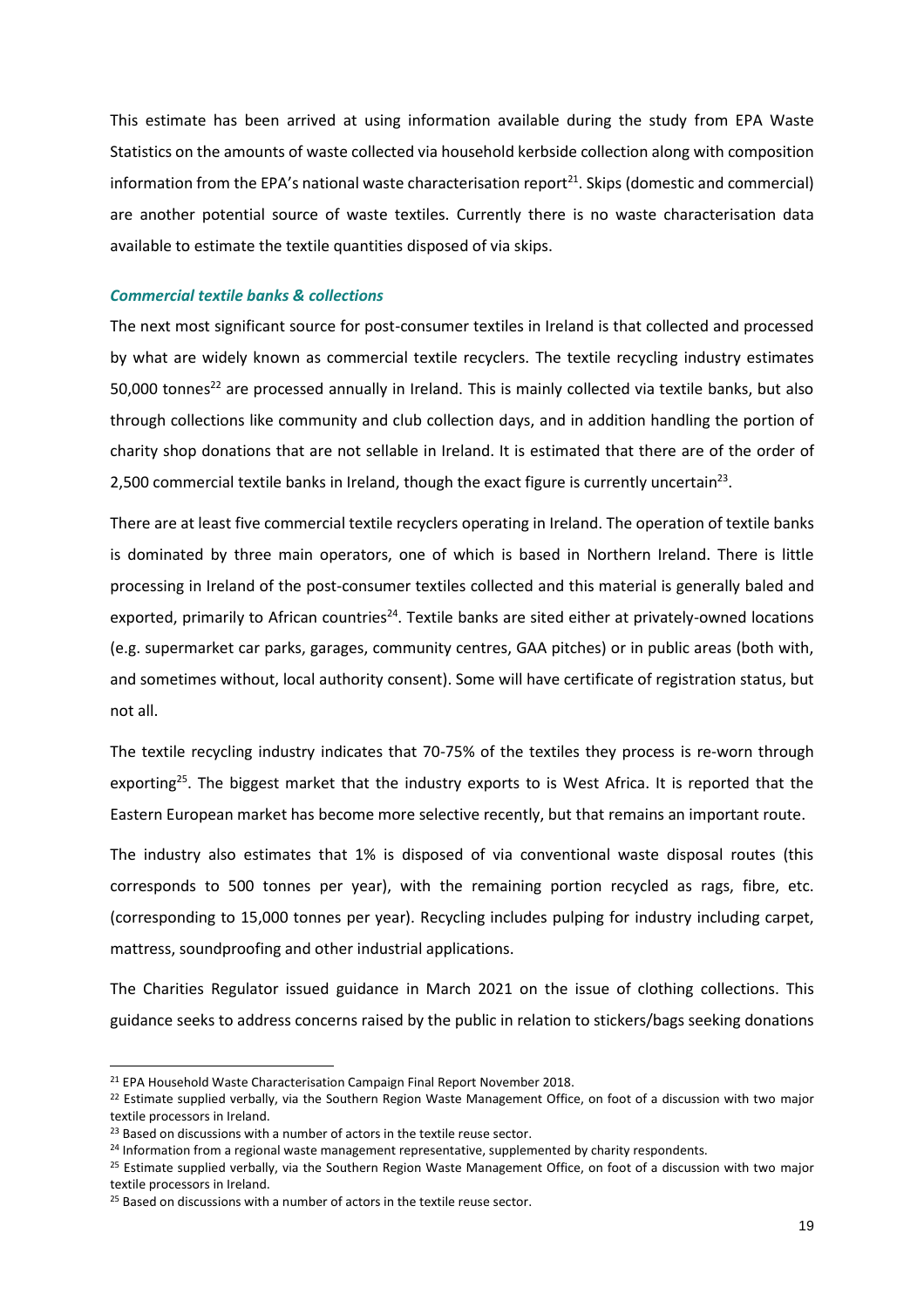of clothing and other unwanted items. The regulator notes that many of these collectors are not registered charities and highlights the need to ensure that the benefit from donations that are intended to go to a charitable cause does occur.

#### *Charity, vintage & online reselling*

The charity sector collects an estimated 17,500 tonnes per year of textiles in Ireland<sup>26</sup>. The sector primarily sources textiles via direct donations to charity shops. There is also collection via charity operated textile banks for five of the charities: NCBI, Enable Ireland, SVP, Liberty Recycling and Oxfam Ireland. These are on private land, mainly in supermarket car parks. In terms of amounts collected via such banks, three of the charities between them collect about 2,000 tonnes of textiles each year from around 400 banks $^{27}$ . Some of the charities run take-back partnerships with commercial retailers. Amounts collected via this route are relatively small at present and are included in the overall charity shop figure. For example, Enable Ireland has collected some 1,400 tonnes via TK Maxx in-store banks in total since the start of their partnership, which has been running for several years. Of the 17,500 tonnes per year received by the charity sector, approximately 8,500 tonnes are sold in charity shops in Ireland and approximately 9,000 tonnes are sold to commercial textile recyclers to be either exported overseas or recycled as rag, fibre, etc.

Estimates have been made for the vintage sector and for reselling of clothes via on-line platforms. This has been prepared using industry information on sales and scaled up for estimated market share for the sectors as a whole. Based on interviews, the vintage sector is estimated as 500 tonnes per year sales in Ireland and on-line reselling as 700 tonnes per year.

In total, textile reuse within Ireland (charity, vintage and on-line reselling) corresponds to 2 kg per capita per year (likely to be primarily clothing but some footwear and other textiles also possible). This compares to data recently gathered by a JRC textiles project<sup>28</sup>, showing Ireland is at the upper end of the range for European countries for which data has been collected – ranging from < 0.5 kg/capita in Austria and Germany, to > 2.5 kg/capita in Lithuania.

#### *Commercial and industrial waste collection*

There are textiles contained in kerbside waste collections from the non-domestic sector, namely commercial and industrial facilities, and this is estimated to be around 18,000 tonnes per year. This is dominated by other textiles (i.e. not clothing) at over 12,000 tonnes per year. Clothing constitutes

<sup>&</sup>lt;sup>26</sup> This estimate has been made by the ICSA, the Irish Charity Shops Association, based on information from their members (for 445 shops representing a market share of 83%) and has been scaled up to account for all charity shops in Ireland.

<sup>27</sup> Via ICSA from their members.

<sup>&</sup>lt;sup>28</sup> JRC Interim Report, Research into Circular Economy Perspectives in the management of textile products and textile waste in the European Union, October 2020.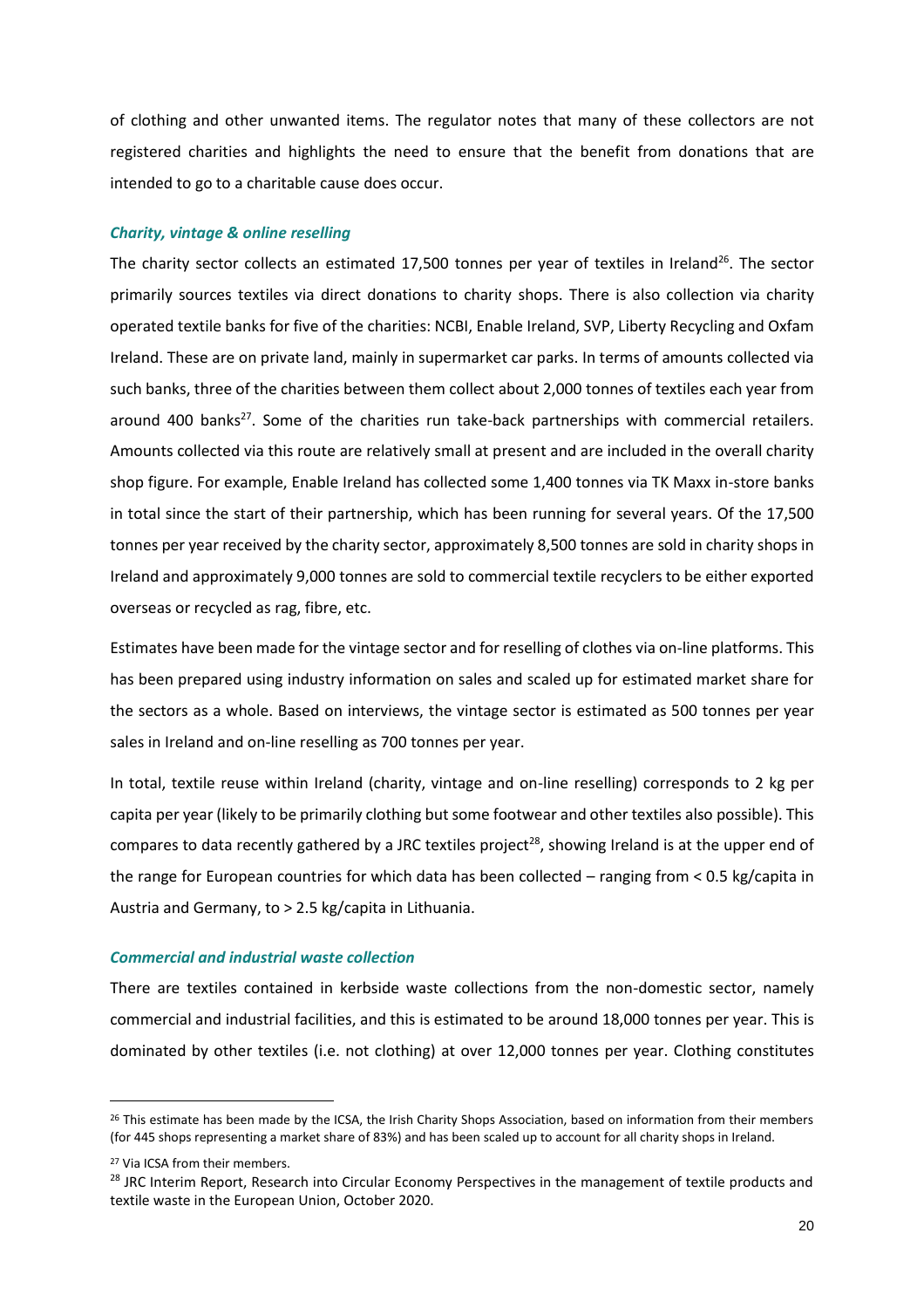around 5,000 tonnes per year. There is also an additional estimate of over 8,000 tonnes per year of textile packaging in non-household bins - this is displayed in the overall flow diagram along with textile packaging from household kerbside sources. Thus, in total across all kerbside non-household waste bins, textiles comprise of an estimated 26,000 tonnes per year arisings. This goes for disposal or energy recovery.

This estimate has been arrived at using information available during the study from EPA Waste Statistics on collected amounts of waste via non-household kerbside collection along with composition information from the EPA's national waste characterisation report<sup>29</sup>.

In addition to such kerbside collections from non-household sources, there is also 15,000 tonnes per year of clothes and textiles collected "from the source where generated"<sup>30</sup>. This is non-household sources and is likely a combination of commercial and industrial sites. This was dominated by clothing at 10,000 tonnes per year, the rest being other textiles. It excludes materials coming from civic amenity sites or other such facilities. It is based on collection permit returns to the NWCPO. There is the potential that there is some overlap between this value and the estimate for commercial textile recyclers, as the exact sources and destinations are not known for this summary data. There is also uncertainty in the figure itself, as the split in data in the collection permit returns to the NWCPO between "waste collected from a facility (e.g. civic amenity site, waste transfer station)" and "from the source where generated", varies significantly from year to year for the waste streams in question.

#### *Civic amenity site textile banks, and other waste permitted facilities*

Textile banks in civic amenity sites are only a small fraction of the overall textile bank numbers across the country. The figures for transfers of textiles from permitted sites are of the order of 1,500 tonnes per year<sup>31</sup>. Information from EPA Waste Statistics indicates that all such material went to textile recyclers in 2018 (assuming same for 2019), with a split of 97% reuse, and 3% disposal for civic amenity site textiles. Civic amenity site textile amounts are only a fraction of that handled in total by commercial textile recyclers (about 3% of estimated total throughput), hence used the recyclers estimate for 1% going for disposal as outlined above.

There was some additional NWCPO information back from collection permit holders that cannot really be used as a cross-check, as the exact source being a licensed or a permitted site is not apparent in summary form.

 $\overline{a}$ 

<sup>&</sup>lt;sup>29</sup> EPA Non-household Waste Characterisation Campaign Final Report 2018.

<sup>&</sup>lt;sup>30</sup> This estimate has been made based on data obtained from the NWCPO.

<sup>31</sup> 2019 NWCPO data. Similar value in 2018 via EPA Waste Statistics of 1,300 tpa.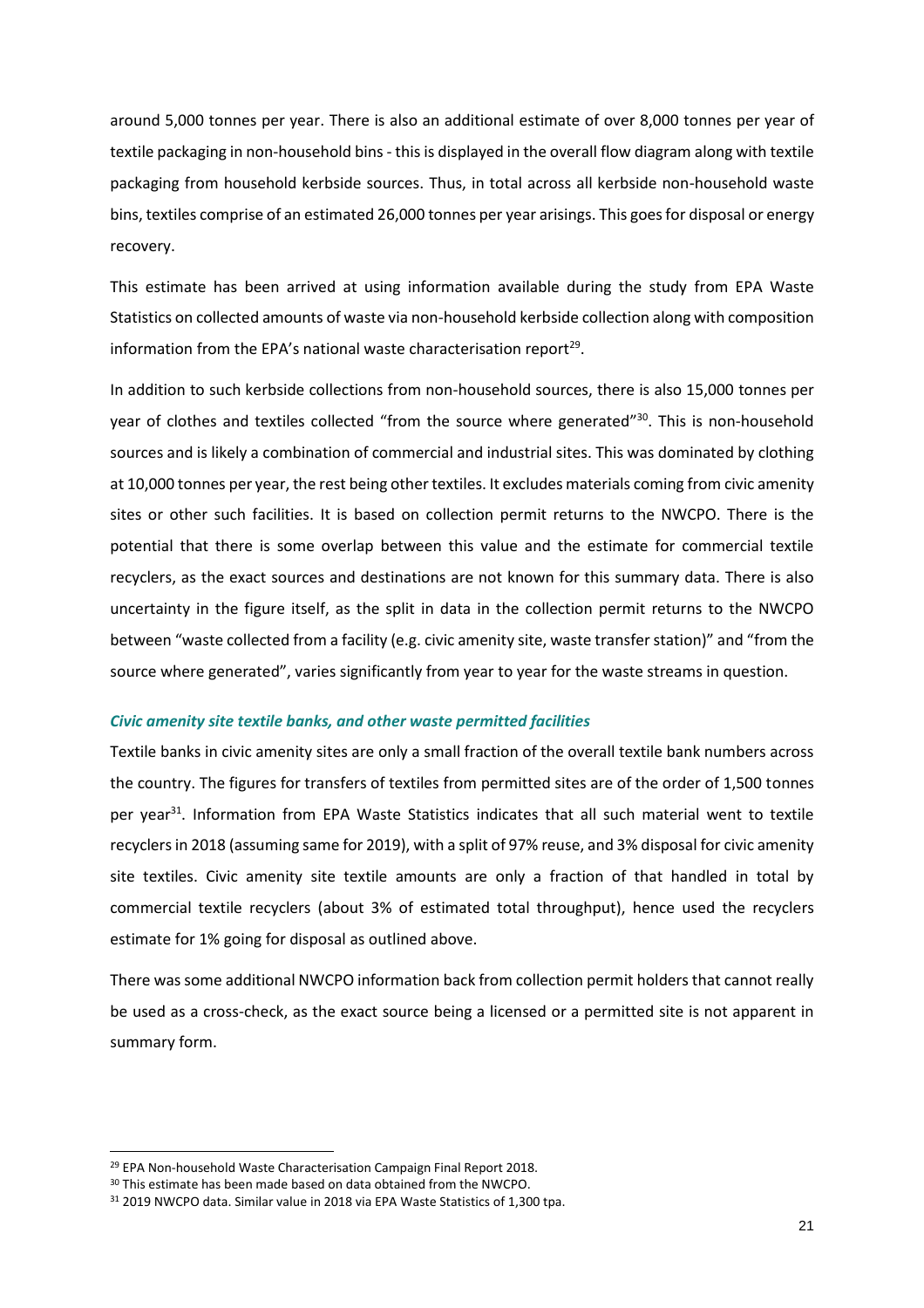#### *Licensed waste sites*

EPA licensed waste sites report receiving of the order of 500 tonnes per annum of textile waste, while transferring out under 200 tonnes per year<sup>32</sup>.

#### *Illegal dumping and litter*

EPA Waste Statistics commissioned a waste characterisation of litter<sup>33</sup>. Results show that textile wastes represent 2.5% of the total content of litter bins. Litter bin and street sweeping amounts nationally show that these sources account for less than 700 tonnes of textiles per year.

There is mention from certain stakeholders of some illegal dumping or fly tipping of bulky items such as duvets, but this is likely relatively small in terms of overall numbers. The most recent data for total fly-tipped waste in Ireland is about 10,000 tonnes per year<sup>34</sup>. The composition of this waste is unknown, however if it has a composition similar to the residual domestic bin, there would be of the order of 1000 tonnes per annum of fly-tipped textiles.

 $\overline{a}$ 

<sup>&</sup>lt;sup>32</sup> Information received from EPA Waste Statistics for 2018.

<sup>33</sup> EPA Litter Waste Characterisation Final Report 2019.

<sup>34</sup> Ibid.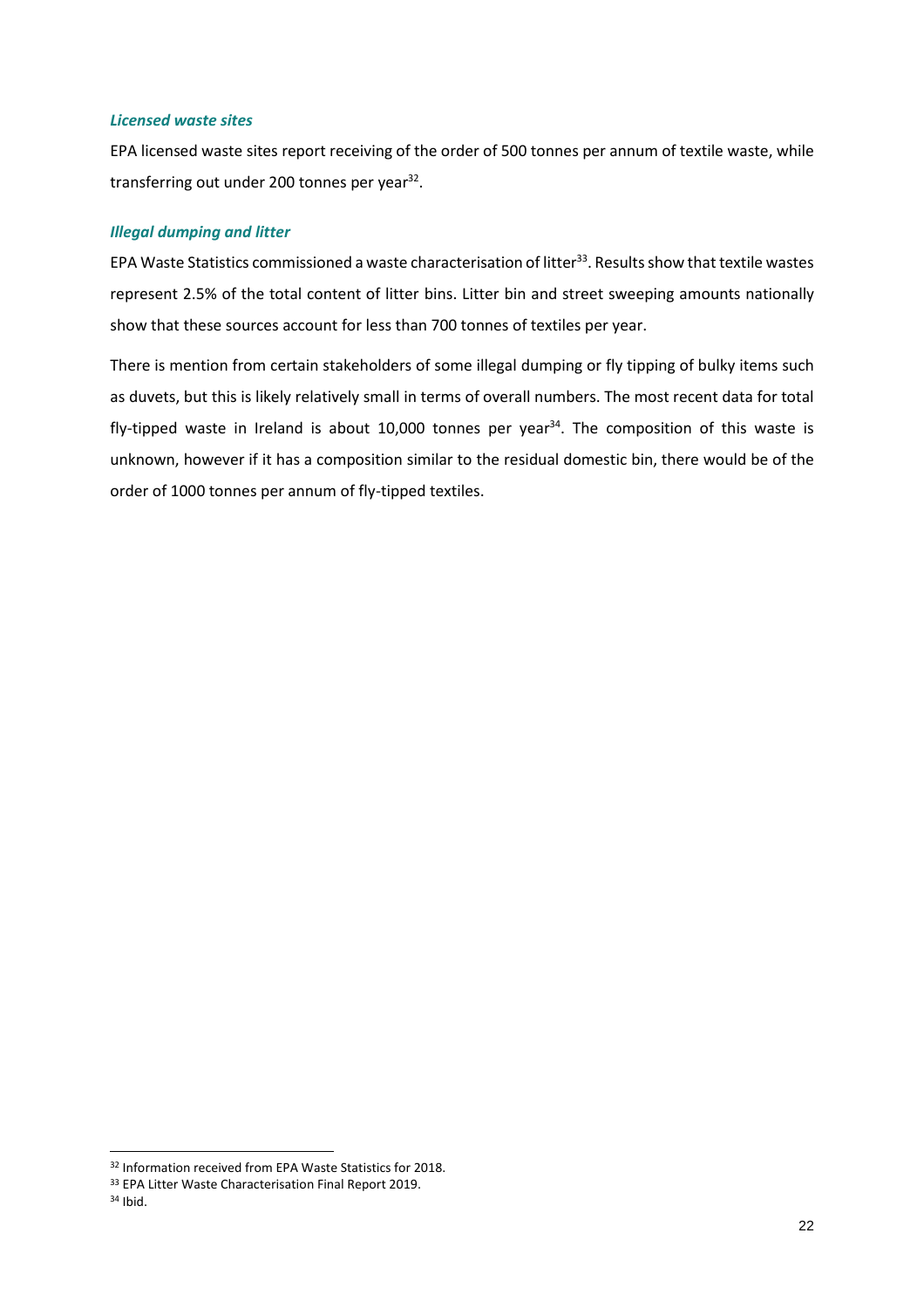

*Figure 3.3: Summary of post-consumer flows of textile outputs in Ireland*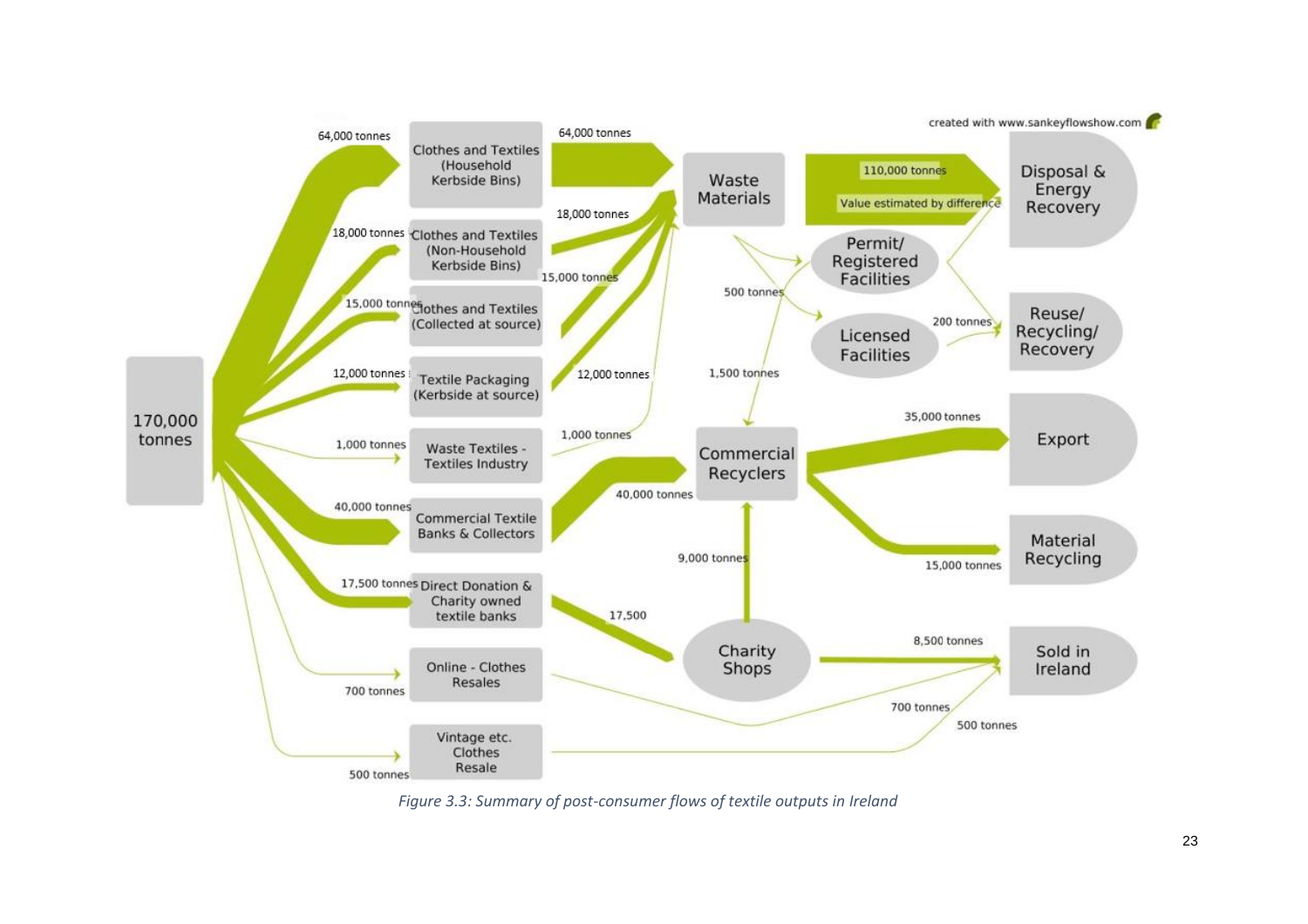# **4. Circular Economy Actions**

This section includes an examination of existing good practices, both internationally and locally, to reduce the environmental impact of textiles in line with the waste hierarchy. A variety of solutions are provided as a reference point to be used when building Ireland's vision for circularity in textiles. While the best practices are often localised by nature, the circular business models can be scaled up or made applicable to the Irish context. This section also includes a summary of the improvements needed for the existing textile systems identified by relevant stakeholders to the Irish textile sector as part of the study.

#### *Prevention*

Design is crucial for achieving circular economy in textiles and clothing, with design requirements ensuring durability and longer lasting items that can ultimately remain in use and circulation for longer. Improved eco-design criteria are key areas identified in both the EU Circular Economy Action Plan<sup>35</sup> and the latest JRC interim report on textiles<sup>36</sup>. Prevention is the most sustainable of practices and consumer education and awareness programmes can be used to promote less consumption of clothing and care and longevity of clothing. Initiatives to reduce post-consumer textiles can be implemented to support the reuse of clothing by consumers through swapping, donation and renting strategies. In Ireland, Nu Wardrobe<sup>37</sup> provides a platform for peer-to-peer clothes swapping in Ireland and the UK.

#### *Reuse*

From an economic and environmental point of view, the optimal practice is the re-use of clothing and textiles before recycling. In this pathway, clothes are directly reused and no additional costs for collection, segregation or recycling are required. Collaborations between social actors and retailers exist in Europe. In Ireland, there are collaborations between ICSA members and retailers such as between Enable Ireland and TK Maxx, and between SVP and Brown Thomas.

Reselling of clothes by individuals is widespread through active participation in online marketplaces on Facebook, eBay, DoneDeal etc. In addition, new businesses have been developed to re-sell quality or popular branded clothes, including outlets such as Siopella.

#### *Repair & Repurpose*

There are many examples of companies repairing damaged clothing or resizing articles as an alternative to disposal. Ireland has a long-established local network of clothing repair businesses ranging from local independent repair businesses to the nationwide chain of Zip Yard stores. Many of

<sup>&</sup>lt;sup>35</sup> The European Commission's Circular Economy Action Plan from March 2020.

<sup>&</sup>lt;sup>36</sup> JRC technical interim report (2020) Research into circular economy perspectives in the management of textile products and textile waste in the European Union.

<sup>37</sup> https://www.thenuwardrobe.com/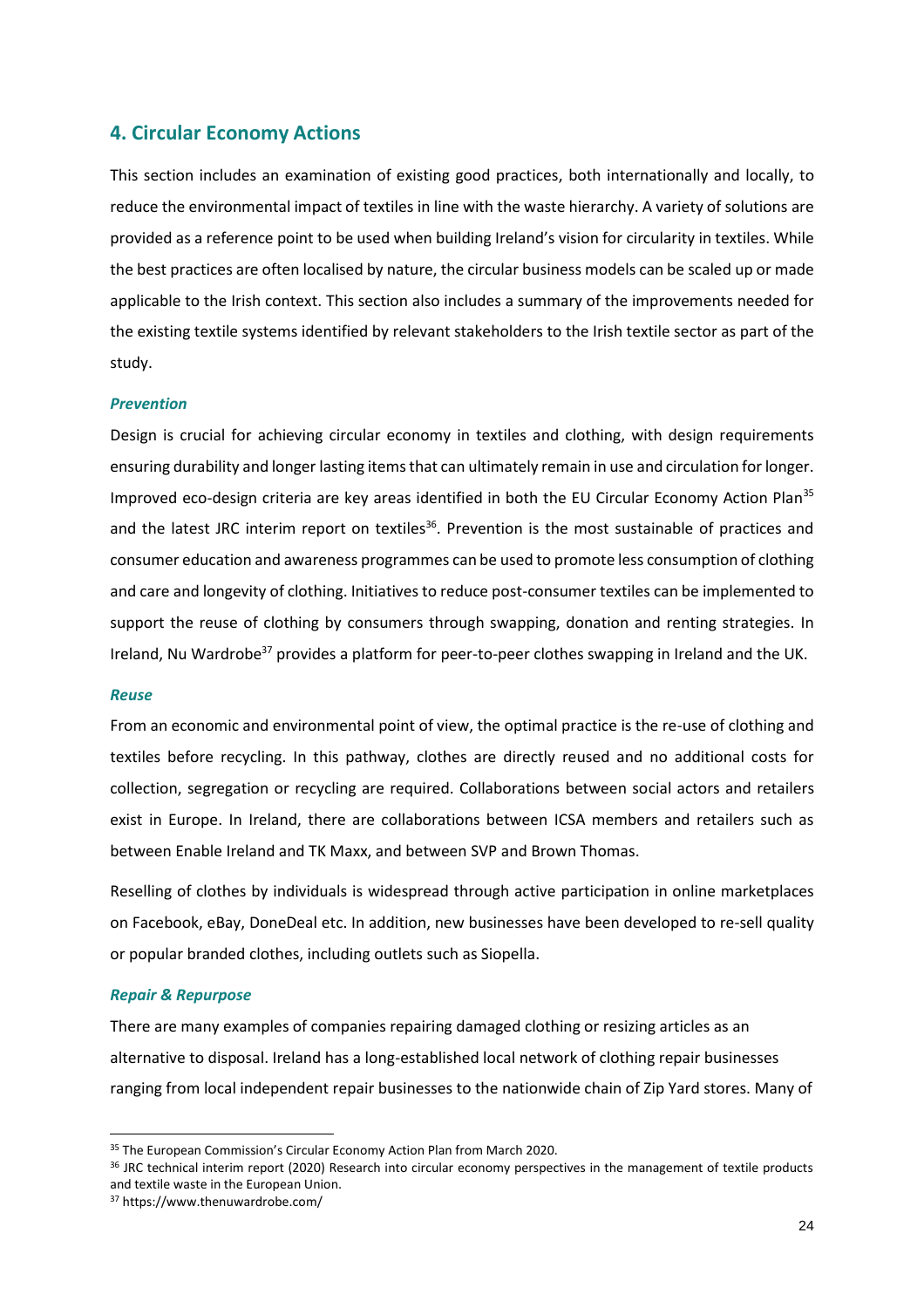these businesses have also expanded their business model into 'upcycling' by offering services to restyle or enhance clothing that is undesired but wearable.

In addition, repair workshops are provided by the Rediscovery Centre, namely Rediscover Fashion, one of four social enterprises based in the National Centre for Circular Economy in Ireland. Other local initiatives are also operating across the country such as the Roscommon Women's Network which provides trainees with skills in sewing, pattern making and cutting skills as part of the CycleUp project.

#### *Collection*

The Helsinki Metropolitan Area Reuse Centre Ltd has developed the first self-service donation collection point for household items, making it convenient for textiles to be donated along with other household items. Donation walls are located in major shopping centres to encourage citizens to donate and support the circular economy. Lessons learned and future scaling of this initiative can be found within the Interreg policy learning platform.

#### *Recycling*

The textile industry only recycles 13% of their total material input and only 1% is recycled into new clothes. Most is downcycled into a final product that will not be reused such as insulation material, wiping cloths, and mattress stuffing<sup>38</sup>. Barriers to wider uptake of recycling includes the quality of today's garments, which are made of poor materials that are difficult to recycle. Furthermore, the textile's composition (a mixture of fibres and chemicals) makes it even further complicated to separate.

Fibersort is a technology that can automatically sort large volumes of mixed post-consumer textiles by fibre type. This near-infrared technology could allow an increase in the recycling rate with the ability to detect and verify mixtures in the composition of textiles. However, Fibersort is not yet used on a large scale as the cost of the process is still very high, though it is used in The Netherlands.

Scandinavia's first large scale textile waste processing plant, Paimion Kehitys in Finland<sup>39</sup>, is set to open in February 2021 capable of processing 12,000 tonnes of textile waste annually (amounting to 10% of Finland's textile waste). Beyond Europe, the online fashion retailer ASOS is working with an ethical clothing manufacturer from Kenya 'SOKO Community Trust' on the Kujuwa Initiative which uses off cuts to make upcycled hygiene products to ensure young women can participate in education for longer.

<sup>38</sup>Henzen & Pabian (2019) Increasing Consumer Participation in Textile Disposal Practices: Implications Derived from an Extended Theory of Planned Behaviour on Four Types of Post- Consumer Textile Disposal.

<sup>&</sup>lt;sup>39</sup> Ecotextile (2020) Textile recycling plant to open in Finland

https://www.ecotextile.com/2021042027671/materials-production-news/infinited-fiber-to-build-220mfactory-in-finland.html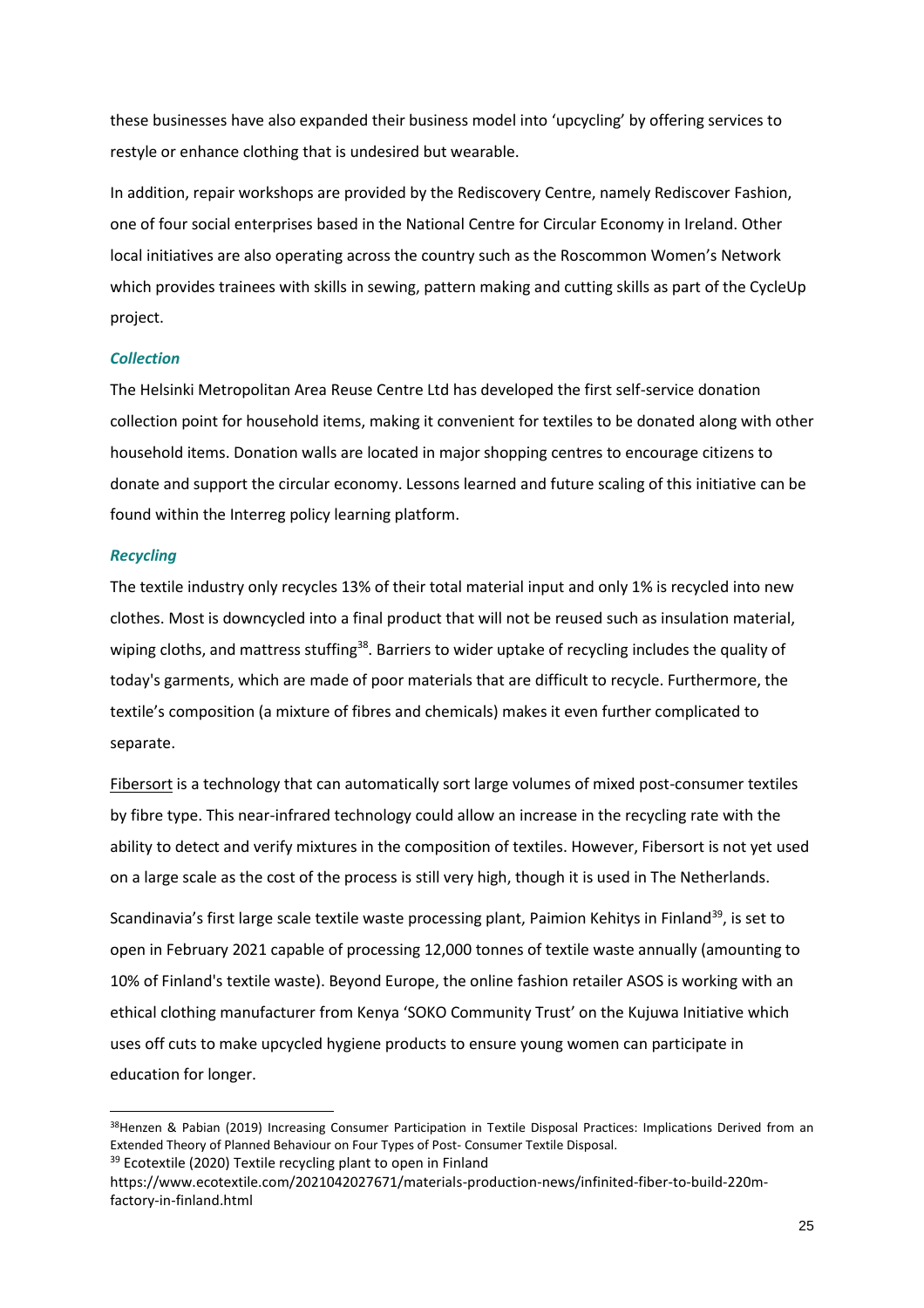# *Eco-labels and Circularity*

Eco-labels have a dual function of quality assurance and practical communication tools. Though many labels do not yet signal the circularity of an item, there can be crossovers in terms of criteria used on a label and the relevance to circularity. According to the Nordic Swan ecolabel and the EU ecolabel, the following criteria can be considered <sup>40</sup>:

- Requirements for renewable, recycled and sustainable raw materials
- Strict chemical requirements
- Requirements for reduced use of resources and energy
- Quality requirements and lifetime
- Requirements for product design, dismantling and repairability
- Requirements for optimum waste and resource handling

The most recent JRC Textiles report<sup>41</sup> informs a revision of the Nordic Swan ecolabel is being undertaken to look at new criteria which specifically aim at promoting the circular economy and include:

- All synthetic fibres must be either based on recycled or bio-based material
- Regenerated cellulose fibres must be recycled or certified sustainable
- Recycled fibres must document test requirements for harmful substances
- Durability: new wear resistance requirement for selected textile products with differentiated requirement level e.g. furnishing fabrics, professional work wear and outdoor wear in general
- Design for recycling of packaging: design requirements for recycling of primary packaging
- Unsold textiles: New requirement for both brand owner and textile manufacturer, that unsold textiles must not be sent for incineration or landfill.

# *Stakeholder Views to Improve Existing Textile Systems*

 $\overline{a}$ 

A range of stakeholders (identified in Chapter 1) in the Irish textile sector shared their views during interviews conducted as part of this study to identify improvements needed for the existing collection and management of post-consumer textiles and support a circular textiles framework within Ireland including:

- Looking at more sustainable products, better models of operation, more use of alternatives like renting and reselling, achieving recycling of mixed textile fibres, etc.
- Capturing more of the textiles currently exported overseas for reuse locally and expanding activity in terms of sorting, reuse, repair, sharing, upcycling, downcycling and recycling.

<sup>40</sup> Developed from https://www.ecolabel.dk/en/why-choose-ecolabelling/circular-economy/10-strengths

<sup>41</sup> JRC technical interim report (2020) Research into circular economy perspectives in the management of textile products and textile waste in the European Union.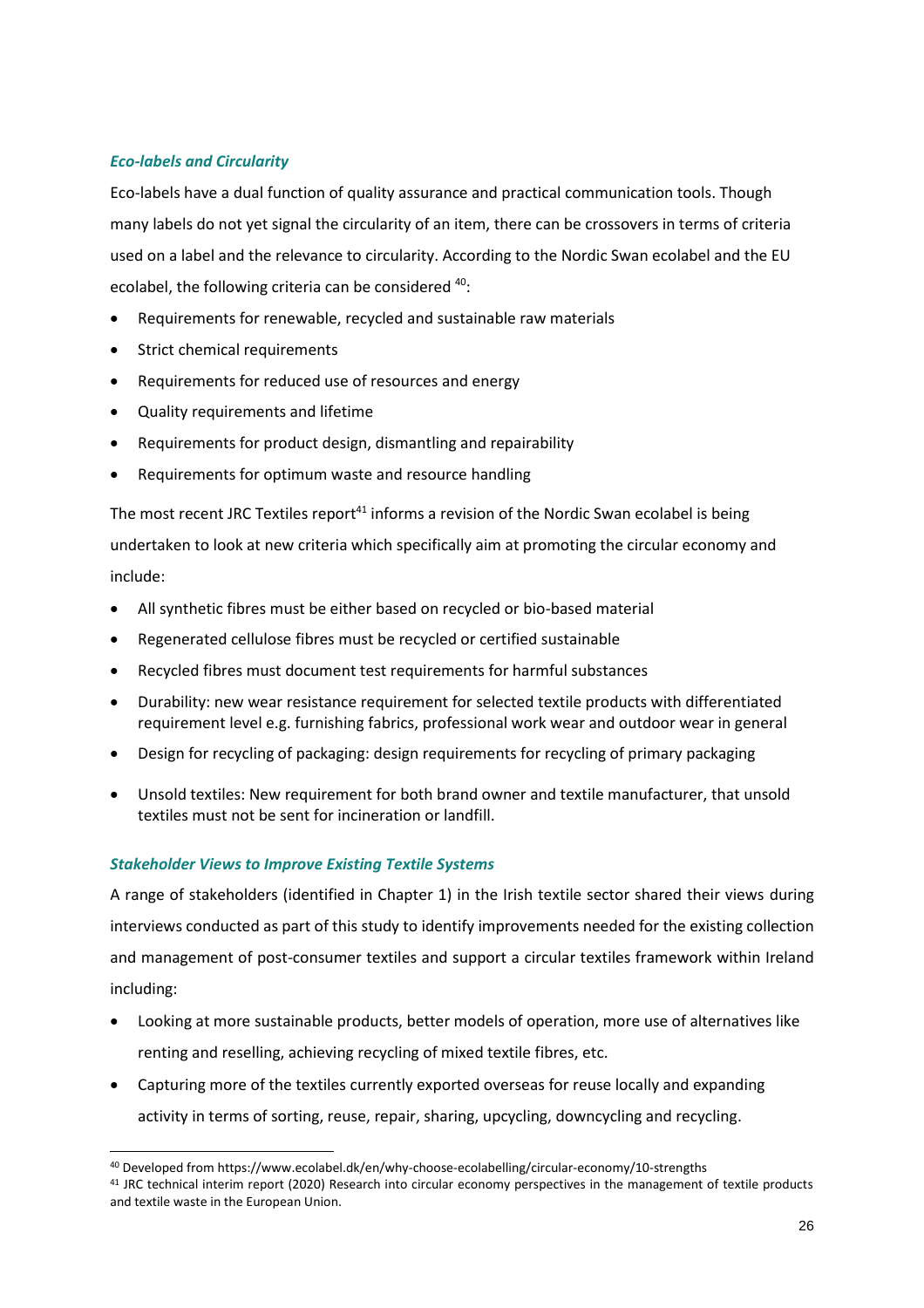- Maximising the potential reuse of textiles by improving the collection options available for consumers in terms of where to put used textiles – depending on its quality / condition.
- Looking at introducing more oversight and transparency in operation of textile banks.
- Looking at the effectiveness of different collection methods, including separate kerbside collection of post-consumer textiles.
- Developing closer links between the reuse sector and the retailers and the local authorities in terms of textile collections.
- Ensuring textile retailers have a responsibility for post-consumer textiles.
- Introducing mandatory green public procurement measures for textile goods and services, extending also to second hand textiles.
- Supporting the involvement of social enterprises and businesses to start/expand into the area of sustainable design, repair, vintage, on-line reselling, rental, sorting, recycling, etc.
- Supporting more reuse of textiles by people through different avenues online, vintage, charity sector, rental.
- Conducting a sustained awareness campaign across the textiles sector regarding the current widespread culture of buying many, cheaper new items which are rapidly discarded.
- Considering fiscal measures and supports such as reducing or removing VAT on second hand goods, on repair, and on upcycling; and introducing tax relief for second hand purchases in charity shops*.*
- Examining how data may be obtained and improved in terms of post-consumer textile flows.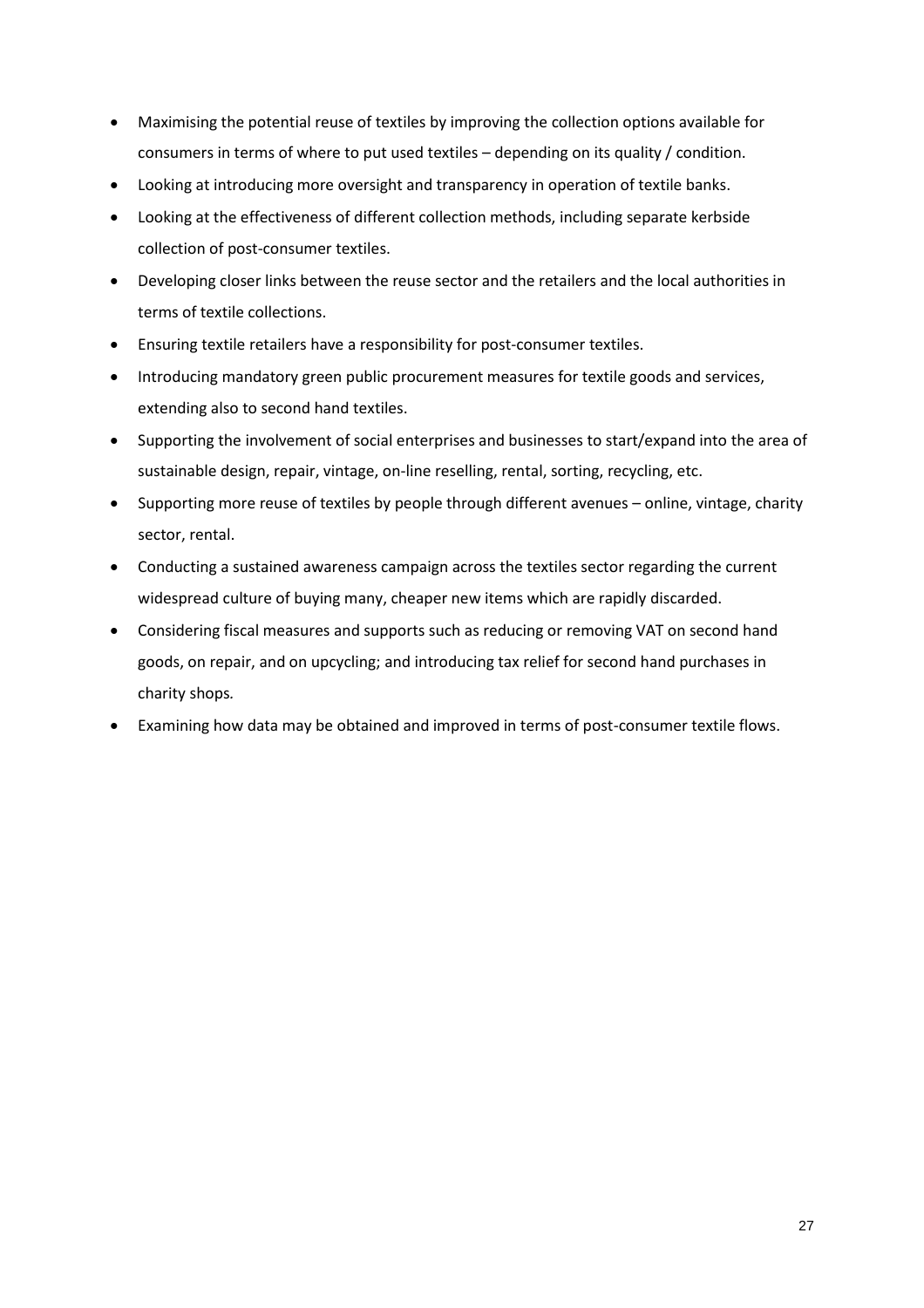# **5. Conclusions & Recommendations**

# *Nature & Extent of New & Post-Consumer Textiles*

The current consumption of new textiles and management of post-consumer textiles in Ireland highlights a linear textile economic model that is unsustainable as identified by the study's findings:

## *Consumption of new textiles*

• In 2019, the net consumption of new textiles in Ireland was 263,000 tonnes (i.e. imports plus production minus exports for the country). This corresponds to 53 kg of new textiles being consumed per person per year. Over half of the amount of new textiles consumed in Ireland is clothing.

# *Post-consumer textiles*

- The total post-consumer textiles in Ireland are estimated to be around 170,000 tonnes per year which includes clothing, footwear and other textile products. This corresponds to an estimated 35 kg of post-consumer textiles being generated per person per year in Ireland which is higher than the reported EU average of 26 kg per person per year.
- The main source of post-consumer textiles in Ireland is in the residual waste stream. This is estimated as 110,000 tonnes per year which is 65% of total post-consumer textiles generated in Ireland.
- The second main source is the textiles collected and processed by commercial textile recyclers via their textile banks and through collections e.g. community and sports collection days. This is estimated as 40,000 tonnes per year which is 24% of total post-consumer textiles in Ireland.
- The charity sector is the third largest source of post-consumer textiles in Ireland with an estimated 17,500 tonnes per year which is 10% of the total post-consumer textiles generated in Ireland.

# *Collection of post-consumer textiles*

- It is estimated that 65% (around 110,000 tonnes) of total post-consumer textiles generated in Ireland each year are collected as waste from household, commercial and industrial sectors and nearly all are processed via waste-to-energy plants or landfill. Of this, an estimated 67,000 tonnes of textiles are from the household waste stream (clothing, other textiles and textile packaging).
- It is estimated that around 34% of the total post-consumer textiles in Ireland each year are separately collected. This is primarily through commercial textile banks and collections, and secondly through charity shop direct donations. By comparison, the median EU separate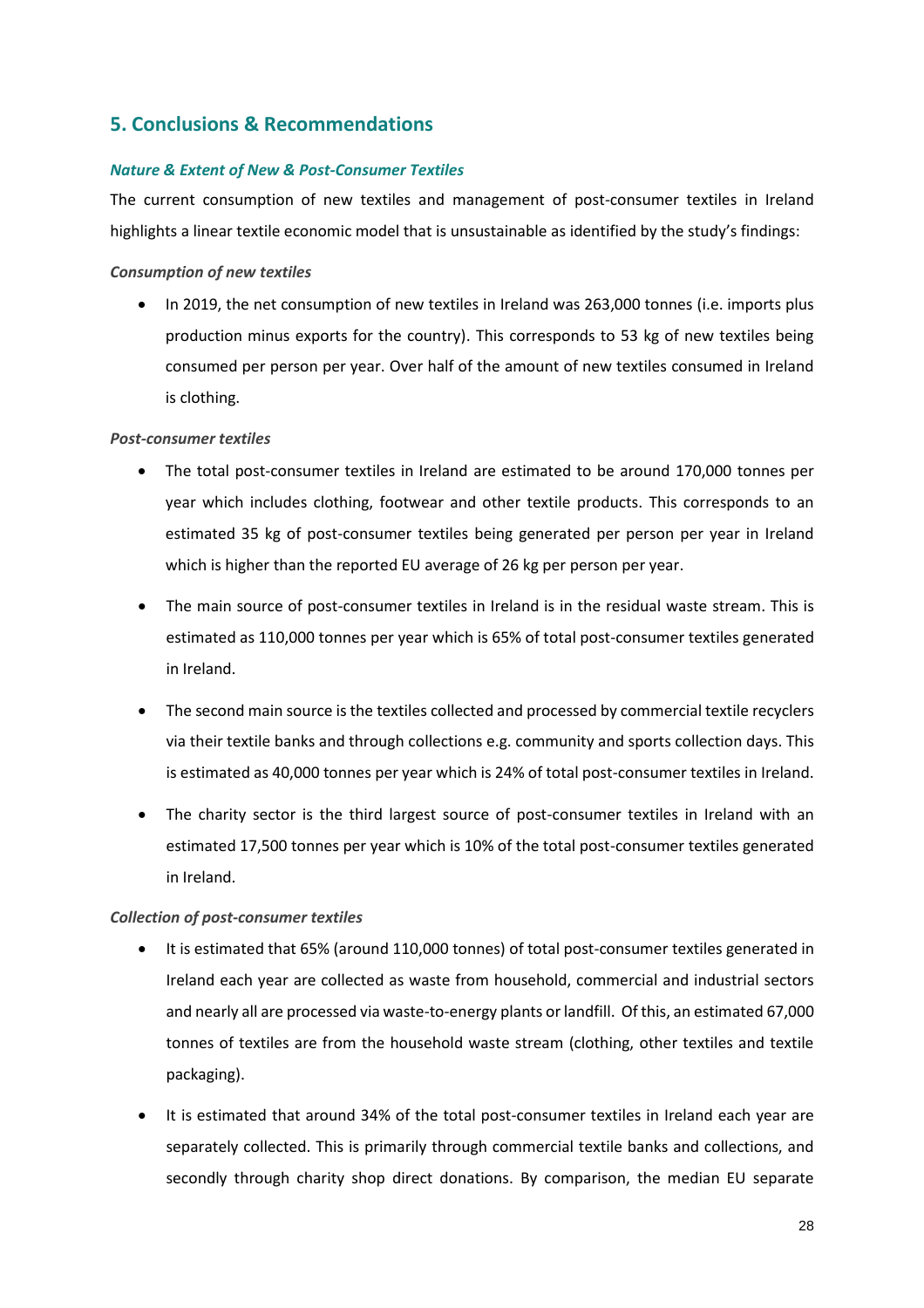collection rate of post-consumer textiles is reported as 30%. It is clear there is scope for further separate collection of post-consumer textiles in Ireland.

# *Reuse & recycling of post-consumer textiles*

- Of the total post-consumer textiles generated in Ireland, it is estimated 27% (44,500 tonnes) are sold for reuse and 9% (15,000 tonnes) go for recycling as rag, fibre, etc. Of the reused textiles, 6% are sold for reuse in Ireland while 21% are exported overseas and whether this is ultimately reused is not known.
- The charity shop sector plays a significant role in the sale of around 8,500 tonnes of postconsumer textiles. A further 9,000 tonnes of the post-consumer textiles donated are not resaleable in the charity shops and are sent to commercial textile recyclers.
- Vintage and online reselling of clothes are estimated as 1% of the total post-consumer textiles.

# *Circular Economy Recommendations*

The findings of this study show that the existing textile systems in Ireland need to be developed to facilitate increased separate collection, reuse and recycling of post-consumer textiles and more sustainable consumption of textiles. The study findings including insights from stakeholder interviews identify the following initial recommendations to set Ireland on the path towards a circular textiles framework:

- There is a pressing need to obtain better data on flows and the fate of post-consumer textiles. This study represents an initial estimate for post-consumer textile flows in Ireland and there is some significant uncertainty associated with some of the figures. In addition, since donations away from "waste" sites like civic amenity sites are (rightly) not classified as waste, it does indicate significant uncertainty about the amounts being collected this way.
- Waste prevention and sustainable consumption must be introduced in this sector. This could include measures such as green procurement; reducing fashion-driven personal consumption; increasing reuse; facilitating repair; and at end of life, favouring reuse/recycling over disposal.
- Targeted educational campaigns are required to raise awareness for the public on sustainability issues as raised in this report.
- Separate collection of textiles in Ireland needs to be significantly improved, particularly at the domestic level which is the major source at around 67,000 tonnes per year (clothing, other textiles and textile packaging) in the municipal waste stream. This should be underpinned by better information for the public on textile recycling.